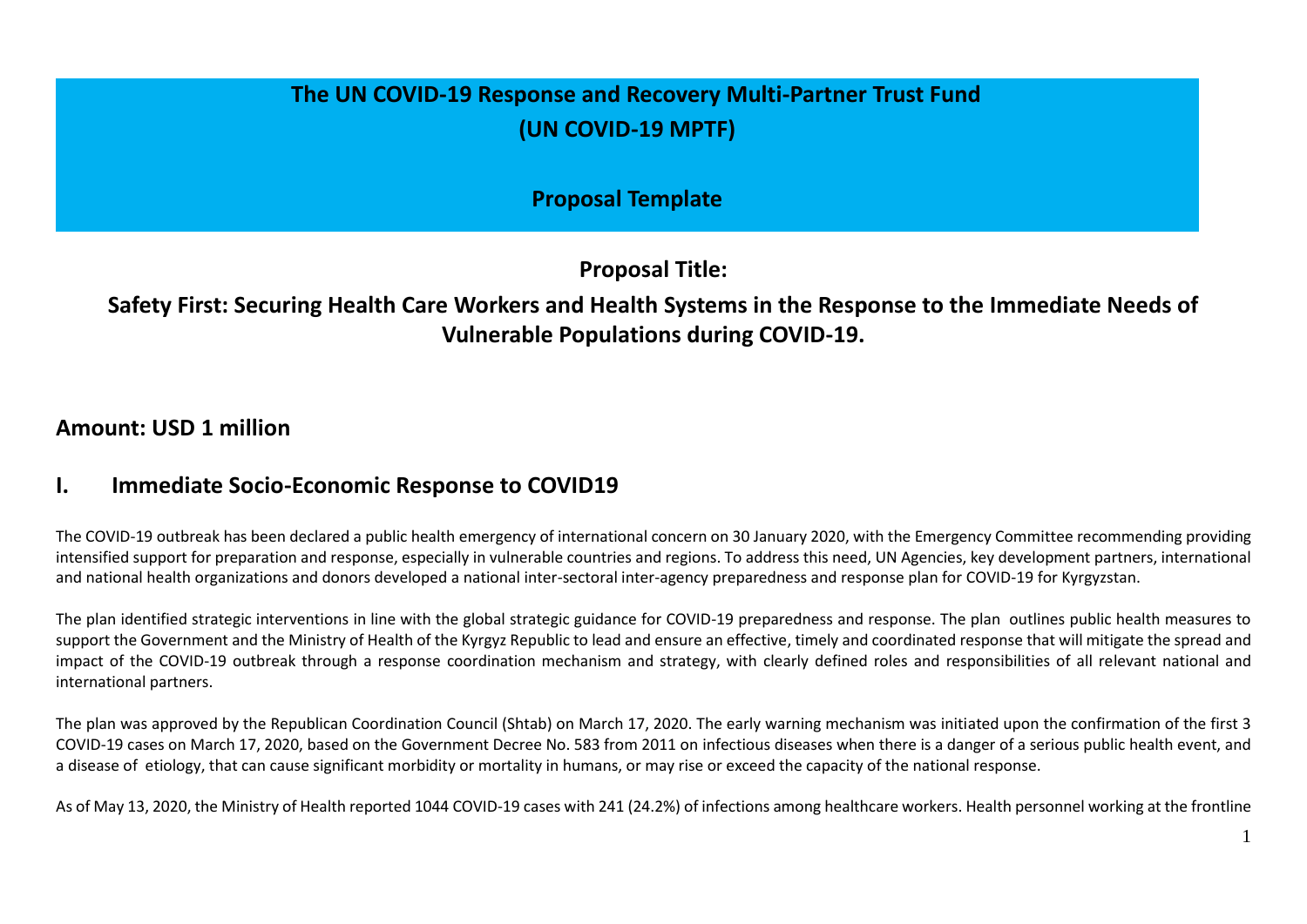are coping with disease burden at high risk as well as a source of infection dissemination. Indications are that the country has not yet reached the peak of infections, although physical distancing, limited movement and nightly curfews have been enforced by the Government.

The Government is taking critical emergency measures to ensure the resilience of the health sector and fully contain the spread of COVID-19, while addressing socioeconomic aspects of the crisis, affecting the wellbeing of people, especially most vulnerable. All children are affected by the crisis, but the most vulnerable children - those living in poverty, those at risk of exclusion or maltreatment and children in migrant contexts - are disproportionately impacted. In Kyrgyzstan, quarantine efforts to tackle the spread of COVID-19, such as school closures and movement restrictions, while considered necessary, are disrupting children's routines and support systems. Women and girls are at risk of experiencing gender-based violence, and harmful practices. Young people today face heightened challenges at home and in their local communities. Their formal education, where they have access to it, has been severely impacted by the pandemic.

Various assessments of the socio-economic impact of the disease report a serious economic impact in the country. While precautionary actions are intended to limit the spread of COVID-19 and to help support and maintain other essential health services especially at the primary health care level, wider impacts on economic activities, crossborder trade and the provision of services, both public and private are unavoidable. A needs assessment conducted in January,2020 also highlighted the specific vulnerability of children in terms of the primary and secondary impact of the epidemic. To the extent that the security measures permit, efforts are being taken to make sure the economy is not crippled, businesses continue to run, salaries are paid, and foodstuff are available in the markets for affordable prices.

### **II. Solutions proposed (1000-word limit)**

The proposed activities are in line with the country's national preparedness and response plan and will assist the Ministry of Health and primary health care institutions to maintain a situation room to provide critical services and supplies interrupted and constrained by COVID-19. As of 13 May 2020, the Ministry of Health reported 1044 confirmed cases, and 12 deaths. Of these confirmed cases, 529 are women. The already fragile health system is further challenged with the increasing number of confirmed cases. The situation is further complicated by a high proportion of newly confirmed cases among healthcare workers (26%). Globally, women make up 70 percent of the health workforce and are more likely to be front-line health workers, especially nurses, midwives as well as health facility service-staff – such as cleaners, laundry, catering – and as such they are more likely to be exposed to the virus. Mortality is very high among elderly with chronic diseases. Children and elderly persons with chronic diseases are at highest risk due to the shortage of essential life-saving drug supply which may increase mortality from COVID-19. A constrained procurement system and lack of essential medicines locally further increase the vulnerability of poorer populations who cannot secure drugs that are not available in-country.

In order to address the immediate health related challenges, the following solutions are proposed:

1. Provide immediate support to procure PPEs, provide tailored technical assistance and training to improve lifesaving and infection control skills and the working conditions of health workers at high risk during the COVID-19 response, as well as support to uninterrupted provision of essential primary health care services. Given the high percentage of female health workers, the project will ensure that they are taken into account in the distribution plan of the Ministry of Health.

UNDP and UNFPA will ensure procurement of the required PPEs fully compliant with the relevant Quality Assurance Policy for Health Products. The WHO will coordinate and implement training for all healthcare workers on the correct and consistent use of PPEs, and standard infection control practices in healthcare settings.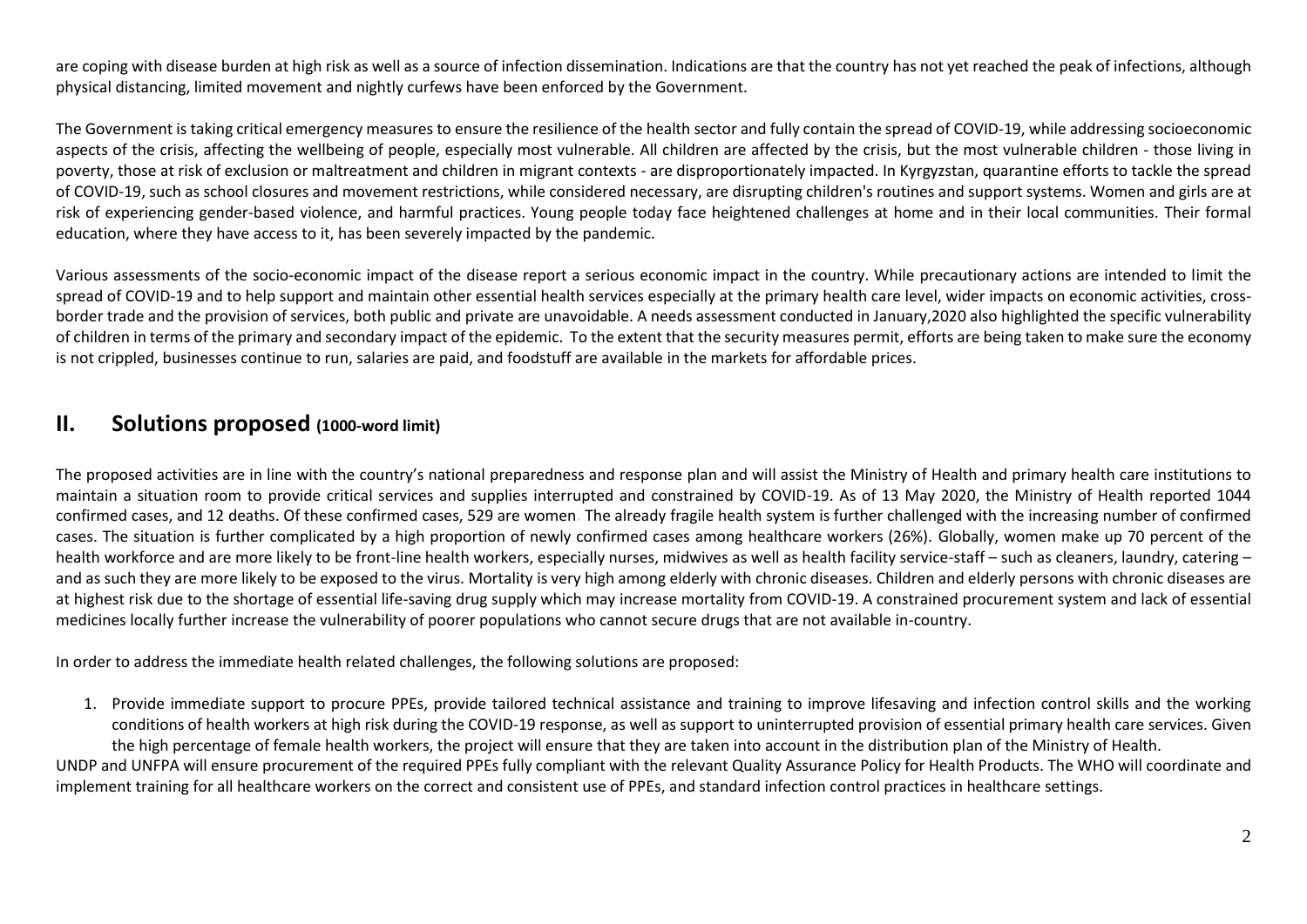2. Support primary health care facilities in communities under lockdown and health staff with WASH interventions and supplies, to support infection prevention and control.

The Water Sanitation and Hygiene (WASH) Cluster Response Strategy for COVID-19 focuses on the most affected regions in Kyrgyzstan. WASH activities are based on a planned response focusing on the most affected regions by COVID-19 but can easily be expanded to incorporate a wider area to reach the 22 identified hospitals that are dealing directly with COVID-19 cases. UNICEF will support healthcare facilities for people under observation with hygiene and sanitation supplies and disinfectants. UNICEF will further support local systems on rapid containment of localized outbreaks through provision of these supplies and care for first line responders.

3. Ensure availability of life-saving drugs for most vulnerable sick children and elderly with chronic non-communicable diseases (diabetes, hypertension, cancer and epilepsy) at high risk of mortality.

UNICEF, WHO and UNDP will support the procurement of life-saving essential medicines using their respective global and local Long-Term Agreements with procurement and logistic companies as well as their central procurement services.

4. Provide timely logistic support and distribution to sustain life saving service and reach out most vulnerable survival in the current lockdown.

UNDP will facilitate logistic and dissemination of procured items through this funds and work with the MoH for the timely distribution of the procured goods to selected hospitals and PHC facilities, using its well-established specialized medical logistic arrangements. UNDP will further support the proper tracking of the supply chain and reach of identified beneficiaries through institutionalized monitoring systems.

## **III. What is the specific need/problem the intervention seeks to address?**

This Joint proposal by WHO, UNDP, UNFPA and UNICEF, will support healthcare workers to remain protected and supported during their duty of care and reduce mortality from the virus. The main objective is to support the healthcare sector to limit COVID-19 transmission in communities under lockdown, strengthen the lifesaving and infection prevention skills of healthcare workers and ensure that the most vulnerable communities have adequate access to safe, and preventive healthcare. All over the country, health workers highlights through mass and social media that they are overworked, underequipped, scared. Some are afraid to go home because they might infect their families. Some are even walking off the job because they don't have the PPE they need to work safely. Around 63 % of health service workers are women in the country and they may face heightened risk of exposure to COVID-19 due to their disproportional representation among health-care service personnel. Many are doctors, midwives, nurses and junior health staff roles that place them on the front lines of any disease outbreak. It should be noted that female healthcare workers in the country are also bear the duty of care in their households and who are at risk of infection and transmitting the virus in their homes. As such, special attention will be paid to ensure that female health workers are included in the distribution plan of the Ministry of Health and that the health facilities will include among others maternity services in order to support the critical care required for maternal and neonatal care. As of May 13, of the total number of infected health care workers at the time (241), 46 were men, and 195 were women.

A rapid assessment of healthcare facilities in February 2020 revealed insufficient and compromised infection prevention and control (IPC) measures at healthcare facilities, and limited case management capacity. The Ministry of Health identified 22 referral hospitals across the country for the management of COVID-19 cases. An assessment of the readiness of the main referral hospitals done by WHO revealed several gaps including the shortage of intensive care and supplies and recommended several immediate actions to strengthen IPC measures. There is also a need to maintain Primary Health Care services to provide continuous care to the population, especially women and children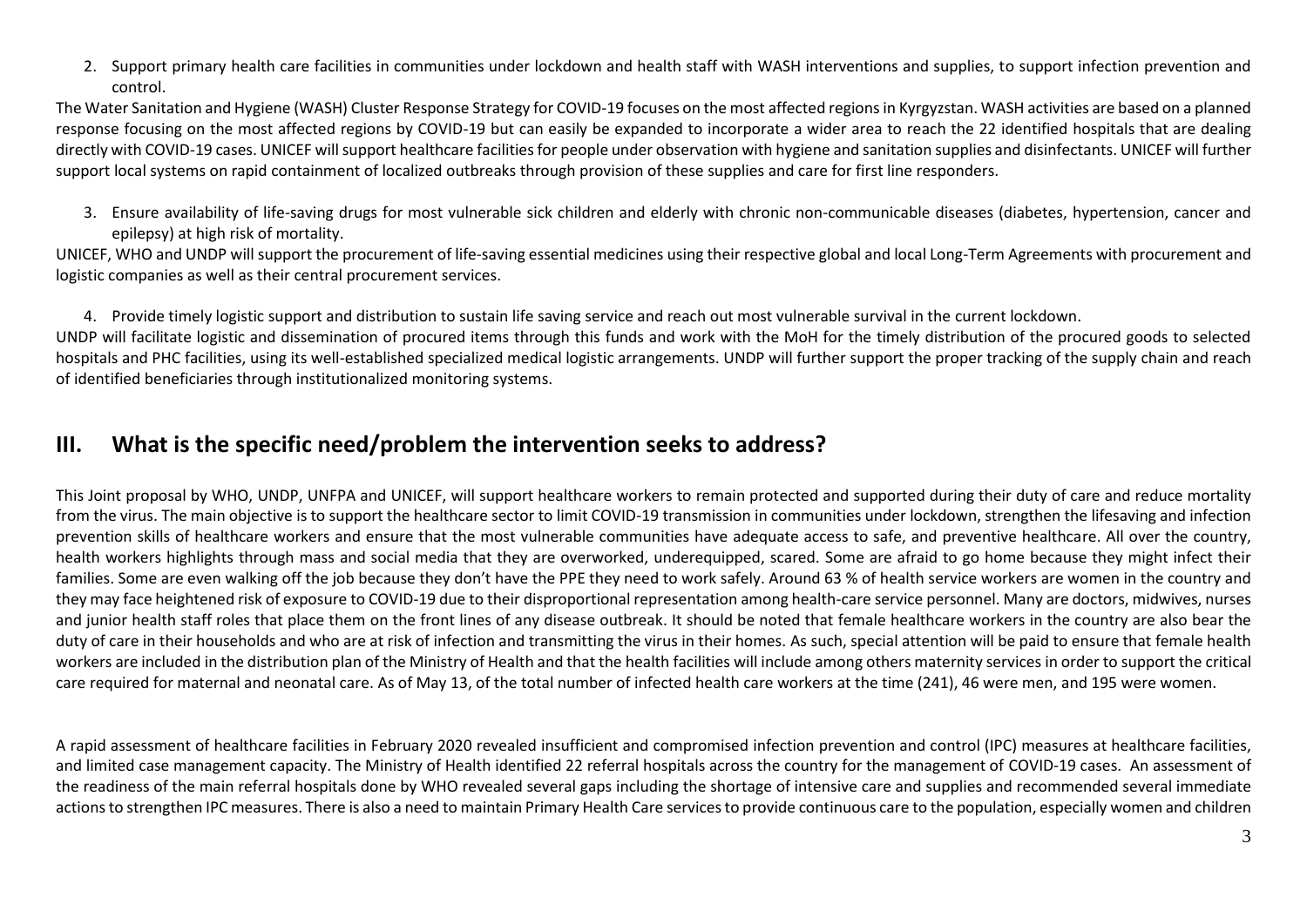and those vulnerable communities affected by the pandemic. The Ministry of Health is tracing contacts of confirmed cases and providing quarantine. Up to date 30,350 people are under observation in MoH facilities or in-home quarantine. These persons require health monitoring, essential hygiene and basic services and supplies.

Personal Protective Equipment (PPE) shortages are currently posing a tremendous challenge to the healthcare system in the Kyrgyz Republic. Health workers are at the front line of the COVID-19 outbreak response and as such are exposed to hazards that put them at risk of infection. Healthcare facilities are having difficulty accessing the required PPE. As of May 13, the total number of medical workers diagnosed with COVID-19 is 241 out of 1044 cases. Among those infected, are 20 employees of the Sanitary and Epidemiological Surveillance in Bishkek. Several other health facilities were closed in Bishkek for disinfection.

#### **Situation as of 13 May 2020.**

| City/Oblast      | Number of<br>confirmed<br>cases | Hospitalized   | <b>Number of people</b><br><b>in</b><br>observation/home<br>quarantine |       | <b>Recovered</b> | <b>Death</b> | <b>Comments</b>                                                                                                              |
|------------------|---------------------------------|----------------|------------------------------------------------------------------------|-------|------------------|--------------|------------------------------------------------------------------------------------------------------------------------------|
| <b>Bishkek</b>   | 338                             | 102            | 719                                                                    | 868   | 232              | 4            | 55 cases belong to Semetei observation                                                                                       |
| Osh              | 113                             | 3              | 77                                                                     | 3670  | 144              | $\mathbf{1}$ |                                                                                                                              |
| Chui oblast      | 92                              | 90             | 272                                                                    | 1508  | 1                | $\mathbf{1}$ | Districts: Moskva - 12; Alamedin - 31; Sokuluk - 28;<br>Kemin - 7; Tokmok - 3; Jayil - 4; Ysykata - 5; Chui - 2              |
| Osh oblast       | 181                             | 21             | 64                                                                     | 13866 | 120              | 5            | Districts: Uzgen - 22; Karasuu - 39; Nookat - 116;<br>Chon Alai - 1; Alai - 1                                                |
| Talas oblast     | 0                               | 0              | 12                                                                     | 1762  |                  |              |                                                                                                                              |
| Batken oblast    | 24                              | 11             | 56                                                                     | 860   | 13               |              | Districts: Batken - 4; Kyzylkiya - 6; Kadamzhai - 8;<br>Leilek - 6                                                           |
| Jalalabad oblast | 147                             | 33             | 98                                                                     | 2965  | 113              | 1            | Districts: Suzak - 85; Alabuka - 15; Aksy - 2; Karakul -<br>1; Jalalabad - 8; Maily Suu - 2; Toguz Toro - 4;<br>Chatkal - 30 |
| Issykkul oblast  | 12                              | $\overline{2}$ | 110                                                                    | 2121  | 10               |              | Districts: Tup - 2; Karakol - 6; Aksu - 1; Balykchy - 1;<br>Jeti Oguz - 2                                                    |
| Naryn oblast     | 137                             | 44             | 166                                                                    | 2200  | 93               |              | Districts: Naryn - 43; Jumgal - 14; Kochkor - 3;<br>Atbashy - 77                                                             |
| <b>Total</b>     | 1044                            | 306            | 1574                                                                   | 29820 | 726              | 12           | Men - 503; Women - 541 (141 cases among children<br>under 15, 9 cases among newborns, under 1 y.o.)                          |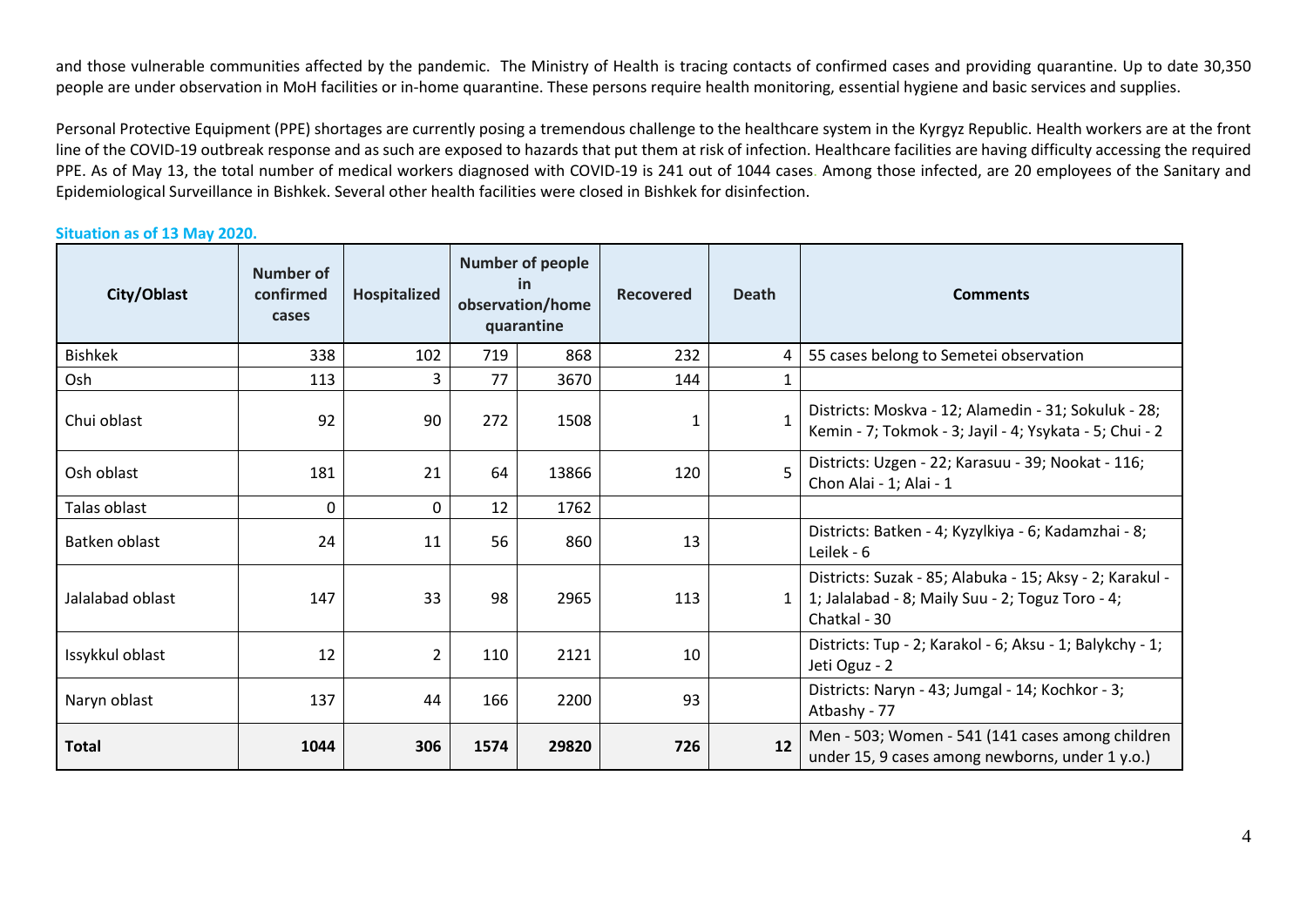

Given the high rate of infections amongst healthcare workers, especially female health workers, and being under observation or quarantine, there is an immediate need to provide certified and quality PPE and training on the correct and consistent use of these PPE. As such the procurement of PPE and training forms a significant component of this proposal. The distribution and monitoring the use of these PPE's will be a critical component to ensure efficiency in distribution based on need. In order to address this, support will be provided to the Ministry of Health (MoH) to distribute PPE but also to ensure that female health workers - who constitute the majority of the workforce are prioritized and that the facilities where the PPE will be distributed will include maternity services to help ensure critical services related to maternal and neonatal care. .

Infection control in health facilities has been identified as a major shortcoming in the current COVID-19 response. To address this outside of the need for PPE and training, the provision of hygiene and sanitation supplies and strengthened measures for infection control is urgently needed. The UN will support the provision of critical hygiene and sanitation supplies for infection control and disinfection of health facilities. While the healthcare system is under strain to respond to the high volumes of people infected with COVID-19, routine healthcare for patients with chronic or acute medical non-communicable diseases needs to continue. The healthcare system is currently also facing a shortage of essential medicines to treat these conditions due to the disruption of flights and logistics systems. As such, the UN will support the MoH to procure essential medicines for among others, diabetes, cancer, and hypertension.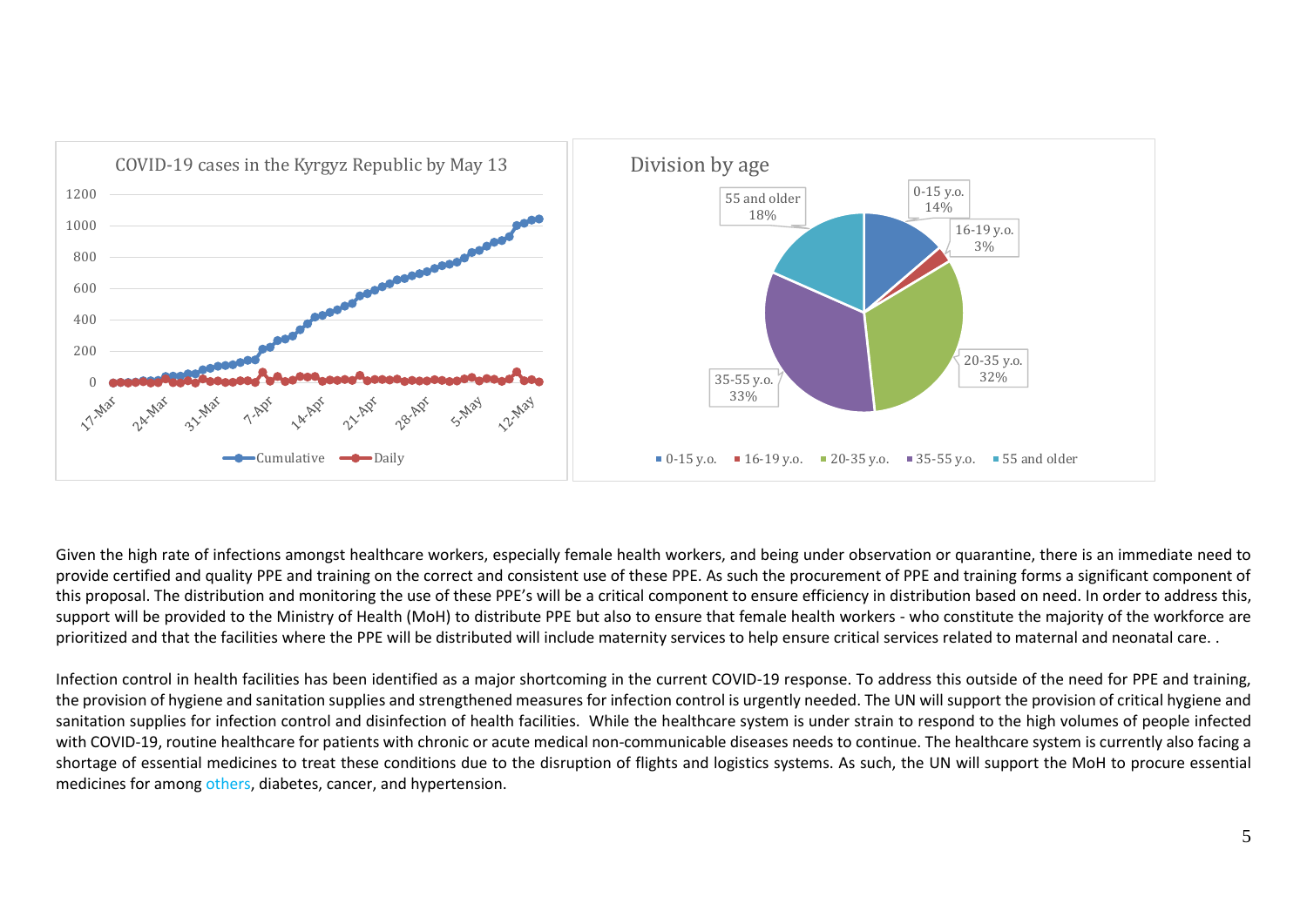## **IV. How does this collaborative programme solve the challenge? Please describe your theory of change.**

This health driven proposal will address the medical dimensions of the pandemic and address the human rights and gender-specific impact of the health response. While addressing the immediate needs of safeguarding the predominantly female healthcare workers, it will take a system strengthening approach to ensure that the healthcare system emerges from this COVID-19 response a more coordinated and improved system that can manage the second wave of the epidemic and future public health outbreaks.

#### **Theory of Change**

If healthcare workers especially female health workers who constitute the majority of the workforce have access to quality PPE and know how to use it correctly and consistently, then healthcare workers will be protected to continue providing essential services including for maternal and neonatal care and will not put at risk peers, patients, families or communities thereby decreasing human-to-human transmission of COVID-19 virus; and

When health facilities have access to proper sanitation and hygiene control and supplies, the transmission of COVID-19 in and through healthcare facilities will be reduced and mitigated; and

When routine health services are maintained, and essential medicines are available for vulnerable groups (women, children and the elderly), the morbidity due to the secondary impact of COVID-19 is reduced; and

When critical health supplies are procured, distributed based on gender-sensitive approach, critical analysis of needs and requirements and their use is monitored, then procurement and logistics as a vital component of the health sector response to COVID-19 will be strengthened and ready to respond to outbreaks and the procurement and distribution of supplies will be effectively targeted to health infrastructure that report equipment gaps.

This will be possible if accurate reporting on the needs of health facilities and forecasting is in place for efficient distribution, and

If distribution of the supplies is based on need and targeted at the most vulnerable groups including women, children and the elderly.

This will then result in fewer infections amongst healthcare workers to continue providing essential services, and

The UN system in Kyrgyzstan is well positioned to deliver these results based on the commitment to the mission of one UN and building on the comparative advantage of UN agencies. The WHO currently leads the Health sector of the Disaster Risk Coordination Unit (DRCU). Within DRCU, UNDP leads the Early Recovery sector and contributes to the health sector, UNICEF leads the Education, WASH and Protection sectors and coordinates the Sub-Group on procurement within the health sector. UNFPA contributes to the health sector and leads the sub-sector on Sexual and other Gender Based Violence within the Protection sector. All agencies have procurement and supply divisions at global level that will be maximized to ensure that the immediate needs for supplies as expressed by the MoH can be procured and delivered to the country in the shortest amount of time. Through the Resident Coordinator, the UN is engaging with the Government on a regular basis to track the response from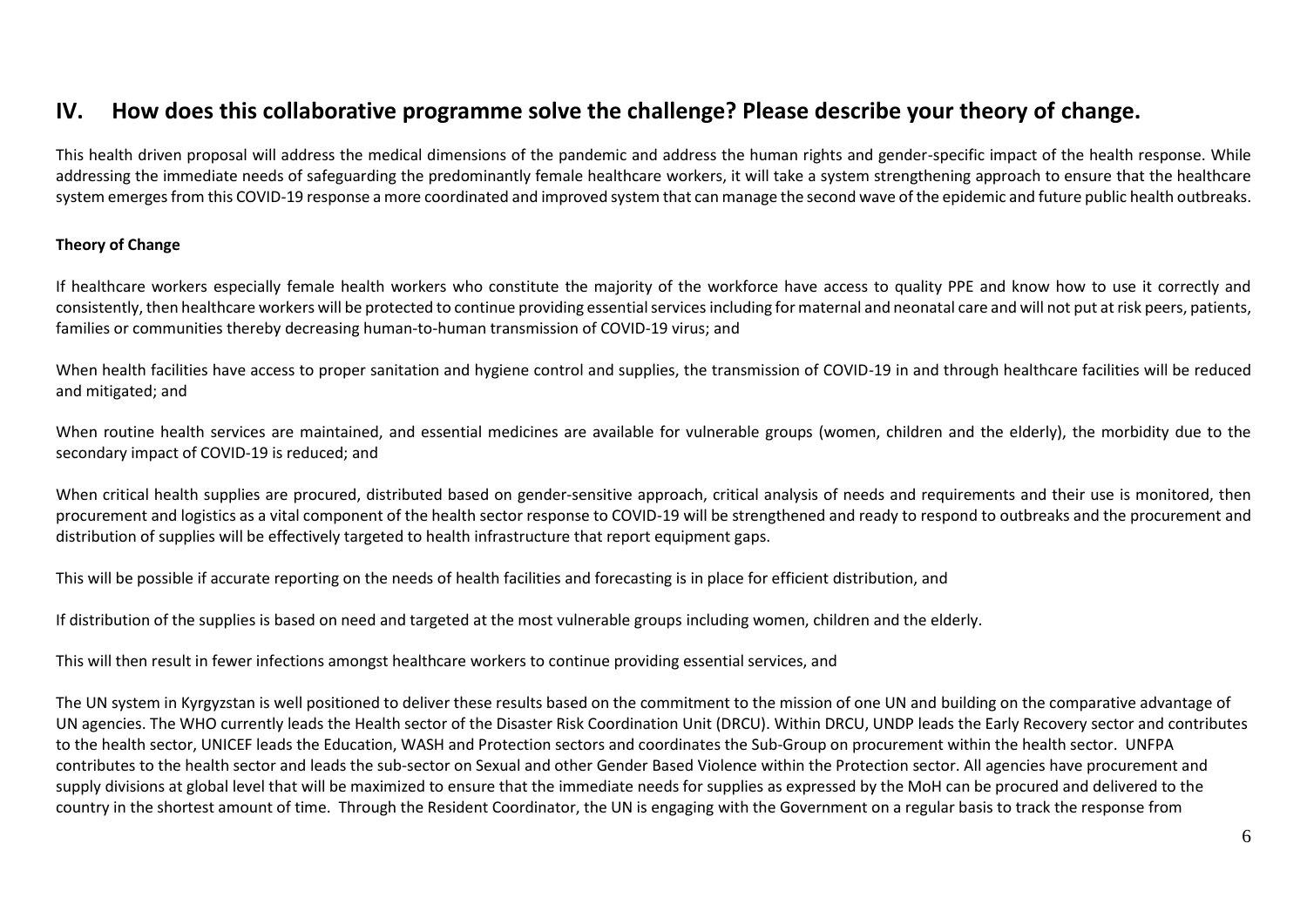Development Partners and to address immediate needs at the highest level of Government response. The UN is a trusted partner to Government and the Harmonized Approach to Cash Transfers (HACT) used by UNDP, UNICEF and UNFPA allows for quick and accountable fund transfer to Government. UNICEF has the biggest humanitarian aid warehouse in the world and its Supply Division in Copenhagen hosts a total of 450 staff. This capacity will be complemented by the supply and procurement units of UNDP, WHO and UNFPA. The WHO has also standard kits of essential drugs that can be tailored for the Kyrgyzstan context. The WHO will procure also essential hygiene Items for medical staff for equal covering personal protection needs of medical staff, women and men. UNDP and UNFPA will procure PPE such as gloves, gown, coverall protection surgical respirator and mask, goggle, panoramic face shield to cover 20 health facilities.

#### **PROGRAMME LOGIC MODEL**

#### **SITUATION:**

**Outbreak of COVID-19 and the negative impact on the healthcare system and welfare of healthcare workers.**

#### **PRIORITIES:**

**Prevent the further spread of COVID-19 among healthcare workers, their families and communities.**

**Ensure access to quality PPE and the correct use of PPE.**

**Ensure effective infection control in healthcare facilities through improved hygiene and sanitation practices.**

**Ensure access to routine chronic and acute medication for non-communicable diseases.**

| <b>INPUTS</b>        |                                                                                                    | <b>OUTPUTS</b>    |                                                                                                                                                 |                     |                                                                                                                               |                   | <b>OUTCOMES</b>                                                                                                                                                              |                    |                                                                                                                                                                          |                                                                                                                                                             |  |
|----------------------|----------------------------------------------------------------------------------------------------|-------------------|-------------------------------------------------------------------------------------------------------------------------------------------------|---------------------|-------------------------------------------------------------------------------------------------------------------------------|-------------------|------------------------------------------------------------------------------------------------------------------------------------------------------------------------------|--------------------|--------------------------------------------------------------------------------------------------------------------------------------------------------------------------|-------------------------------------------------------------------------------------------------------------------------------------------------------------|--|
|                      |                                                                                                    | <b>Activities</b> |                                                                                                                                                 | <b>Participants</b> |                                                                                                                               | <b>Short-term</b> |                                                                                                                                                                              | <b>Medium-term</b> |                                                                                                                                                                          | Long-term                                                                                                                                                   |  |
| 1.<br>3.<br>4.<br>5. | <b>PPE</b><br>Training<br>WASH supplies<br><b>Essential drugs</b><br>Logistics and<br>distribution | 1.<br>2.<br>3.    | Procure and<br>distribute<br>quality PPE<br>Train<br>healthcare<br>workers on<br>the use of<br><b>PPE</b><br>Provide<br><b>WASH</b><br>supplies | 2.<br>3.            | Healthcare<br>workers<br>especially<br>female health<br>workers.<br>MoH officials<br>Health care<br>non-medical<br>personnel. |                   | All healthcare<br>workers in<br>health facilities<br>have access to<br><b>PPE</b><br>All healthcare<br>workers know<br>how to use<br>PPE correctly<br>and<br>consistently to | 1.<br>2.           | Reduction in<br>spread of<br>COVID-19<br>among<br>healthcare<br>providers.<br>Improved<br>infection<br>control in<br>health facilities<br>and reduction<br>of the spread | The healthcare system<br>is adequately equipped<br>and skilled to manage<br>the second wave of the<br>pandemic and any<br>other public health<br>outbreaks. |  |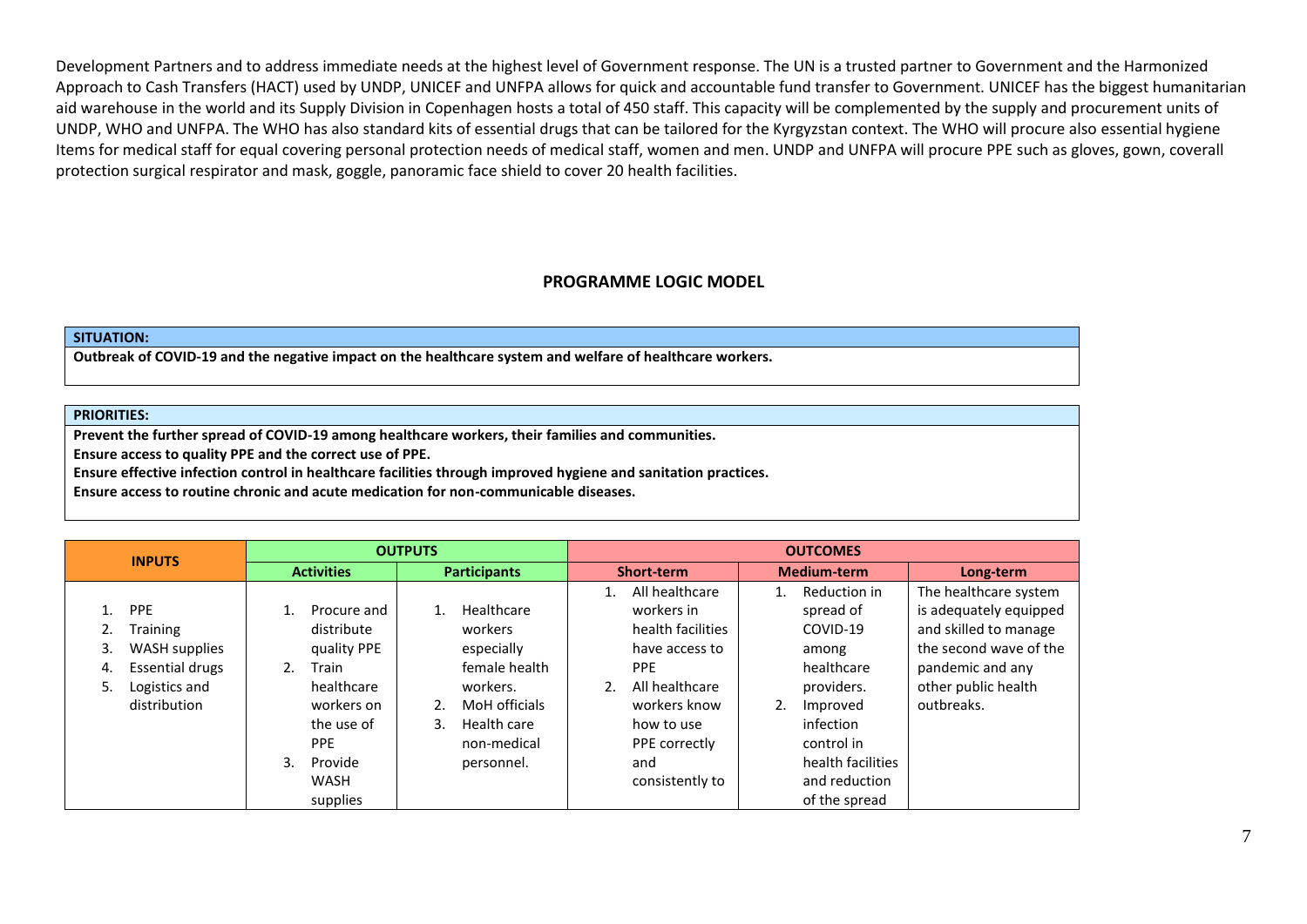| and hygiene<br>kits for high<br>risk health<br>facilities.<br>Procure<br>4.<br>essential<br>medicines<br>for routine<br>health<br>services<br>Distribute<br>5.<br>and<br>monitor the<br>use of all<br>procured<br>supplies | Distribution<br>prevent<br>4.<br>infection<br>service<br>All health<br>3.<br>providers<br>UN staff<br>facilities<br>5.<br>conduct<br>standard<br>infection<br>prevention<br>measures and<br>hygiene<br>practices<br>Vulnerable<br>4.<br>populations<br>(children and<br>elderly) have<br>access to<br>essential<br>medicines.<br>All supplies are<br>5.<br>efficiently<br>distributed,<br>used and<br>accounted for. | of COVID-19 in<br>health<br>facilities.<br>Routine health<br>3.<br>services<br>continue<br>despite the<br>impact of<br>COVID-19 on<br>the healthcare<br>system<br>Improved<br>4.<br>availability of<br>PPE and WASH<br>supplies and<br>stronger<br>distribution<br>and reporting<br>systems |
|----------------------------------------------------------------------------------------------------------------------------------------------------------------------------------------------------------------------------|----------------------------------------------------------------------------------------------------------------------------------------------------------------------------------------------------------------------------------------------------------------------------------------------------------------------------------------------------------------------------------------------------------------------|---------------------------------------------------------------------------------------------------------------------------------------------------------------------------------------------------------------------------------------------------------------------------------------------|
|----------------------------------------------------------------------------------------------------------------------------------------------------------------------------------------------------------------------------|----------------------------------------------------------------------------------------------------------------------------------------------------------------------------------------------------------------------------------------------------------------------------------------------------------------------------------------------------------------------------------------------------------------------|---------------------------------------------------------------------------------------------------------------------------------------------------------------------------------------------------------------------------------------------------------------------------------------------|

| <b>ASSUMPTIONS</b>                                                          | <b>EXTERNAL FACTORS</b>                                                  |
|-----------------------------------------------------------------------------|--------------------------------------------------------------------------|
| 1. Sufficient amount of PPE and WASH supplies available in the global       | 1. Lack of funds from donor community and competing demands within donor |
| market                                                                      | countries reduce access to funding and availability of supplies          |
| 2. UN agencies have the capacity to implement all activities and deliver    | 2. Secure and confident political environment                            |
| results in a timely manner                                                  |                                                                          |
| 3. Movement restrictions are relaxed for distribution of supplies           |                                                                          |
| 4. Ministry of Health regularly share accurate information on the status of |                                                                          |
| the outbreak                                                                |                                                                          |
| 5. Proper forecasting for supplies in place                                 |                                                                          |

### **EVALUATION PLAN:**

Monitoring and evaluation plan will be in place to monitor and manage expenditure, implementation and impact.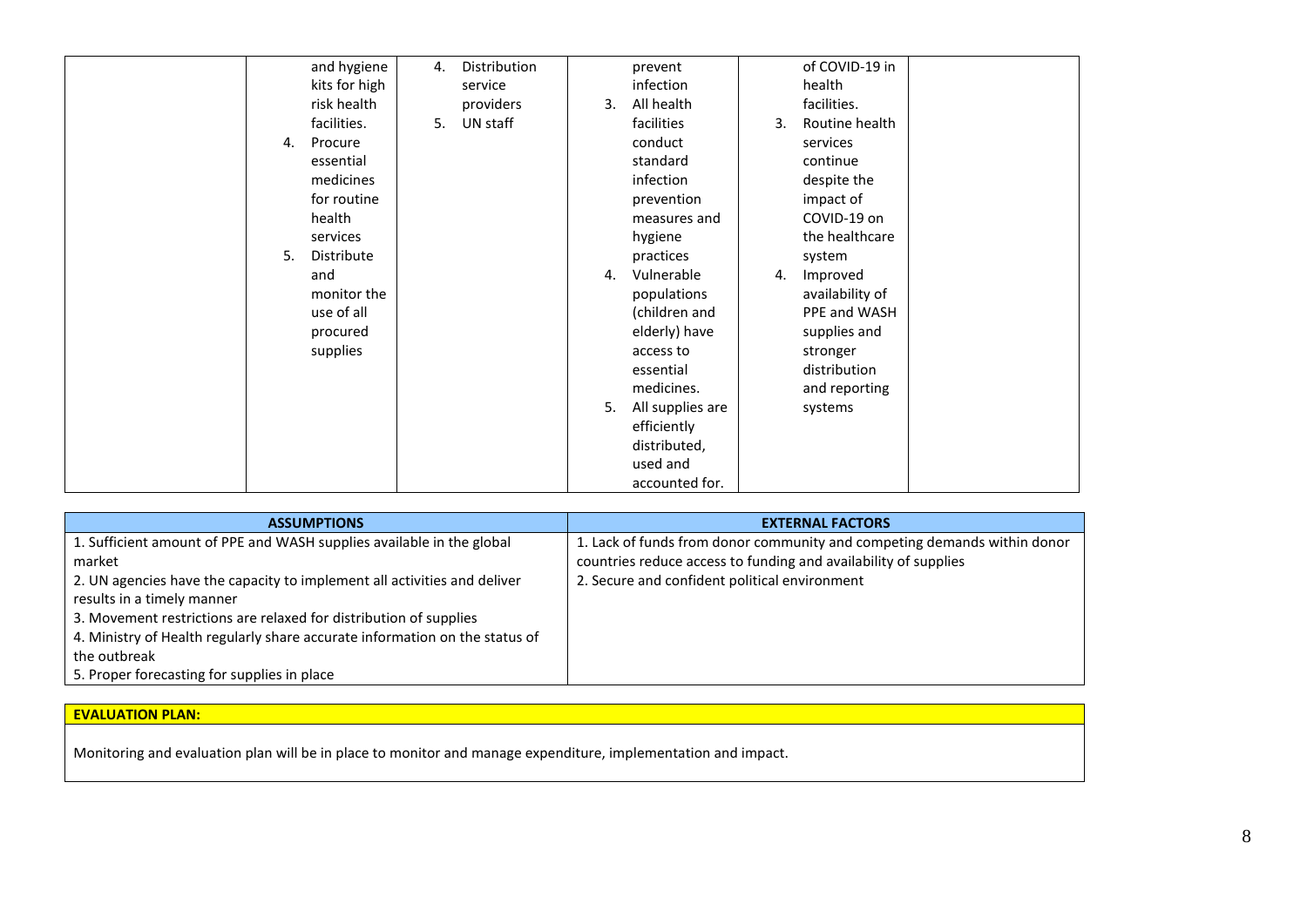## **V. Documentation**

**<http://www.med.kg/ru/rekomendatsii-dlya-naseleniya.html> <https://www.who.int/emergencies/diseases/novel-coronavirus-2019>** <https://drive.google.com/drive/folders/12UKY-4UGAmn6j45d3QgMxPWH12V7-PAY?usp=sharing>

## **VI. Target population**

In accordance with the human resources plan of the Ministry of Health, the estimated direct users of PPE are over 4,000 medical staff and over 100,000 population at high risk of COVID-19. In addition to this group, estimated 20,000 children and elderly with chronic diseases, such as diabetes, cancer will benefit from the continuation of health services. New essential drugs kits tailored for Kyrgyzstan context will be compiled and sent out from UNDP, UNICEF and WHO stockpiles and electronic catalogue as appropriate.

Timely and regular (twice per month) distribution of the procured PPE, essential medicines and disinfectants, in line with the MOH distribution plan will cover 40 health facilities.

## **VII. Who will deliver this solution?**

UNDP has extensive competence and experience on health procurement/logistics in general, including through existing storage and transportation long-term agreements as well as relationships with sub-national Ministry of Health facilities due to its on-going HIV and TB, GFATM funded, programme which already supplies HIV and TB pharmaceuticals and supplies through-out the country. UNDP supports procurement processes by offering reliable and timely delivery quality-assured products, and excellent value for money since 2011 including TB medicines, ARV medicines, HIV and TB diagnostic tests, diagnostic equipment (PCR, ELISA, GXs etc.), syringes, masks and respirators, alcohol napkins, condoms etc. and to date, UNDP CO Kyrgyzstan has successfully delivered more than \$33 million of health goods to Kyrgyzstan in the past decade under this arrangement.

WHO is the main counterpart of the Ministry of Health in all health aspects, including in rapid response to all hazard infectious and outbreaks. WHO has substantial experience globally and in Kyrgyzstan on outbreak control, management infectious and non-communicable disease (NCD). WHO will train the medical staff at all levels of life-saving skills and protection from COVID-19. WHO will also update treatment protocols for patients with chronic conditions in the context of COVID-19 emergency. In close collaboration with UNICEF WHO will arrange immediate procurement of essential life-saving drugs for patients with chronic diseases at high risk of mortality during COVID-19. The agency has a capacity to timely and quality implement all planned objectives and for disbursements of funds.

UNFPA Global Fast Track Procedure (FTP) was activated on 13th of March 2020 for a period of 9 months for emergency procurement purposes. This activation was critical to ensure the continuation of UNFPA operations during these unprecedented challenges and serving people in need. The FTP provides UNFPA the authority to purchase nine PPE items as per the WHO specifications and preposition supplies fast from an increasingly depleting global market, thus, to allow UNFPA to respond fast to the COVID-19 pandemic and ship vital supplies as well as PPE. UNFPA is the lead agency within the United Nations system for the procurement of reproductive health commodities. Procurement for UNFPA funded projects are undertaken by UNFPA country office or headquarters personnel. In 2019, the Procurement Services Branch carried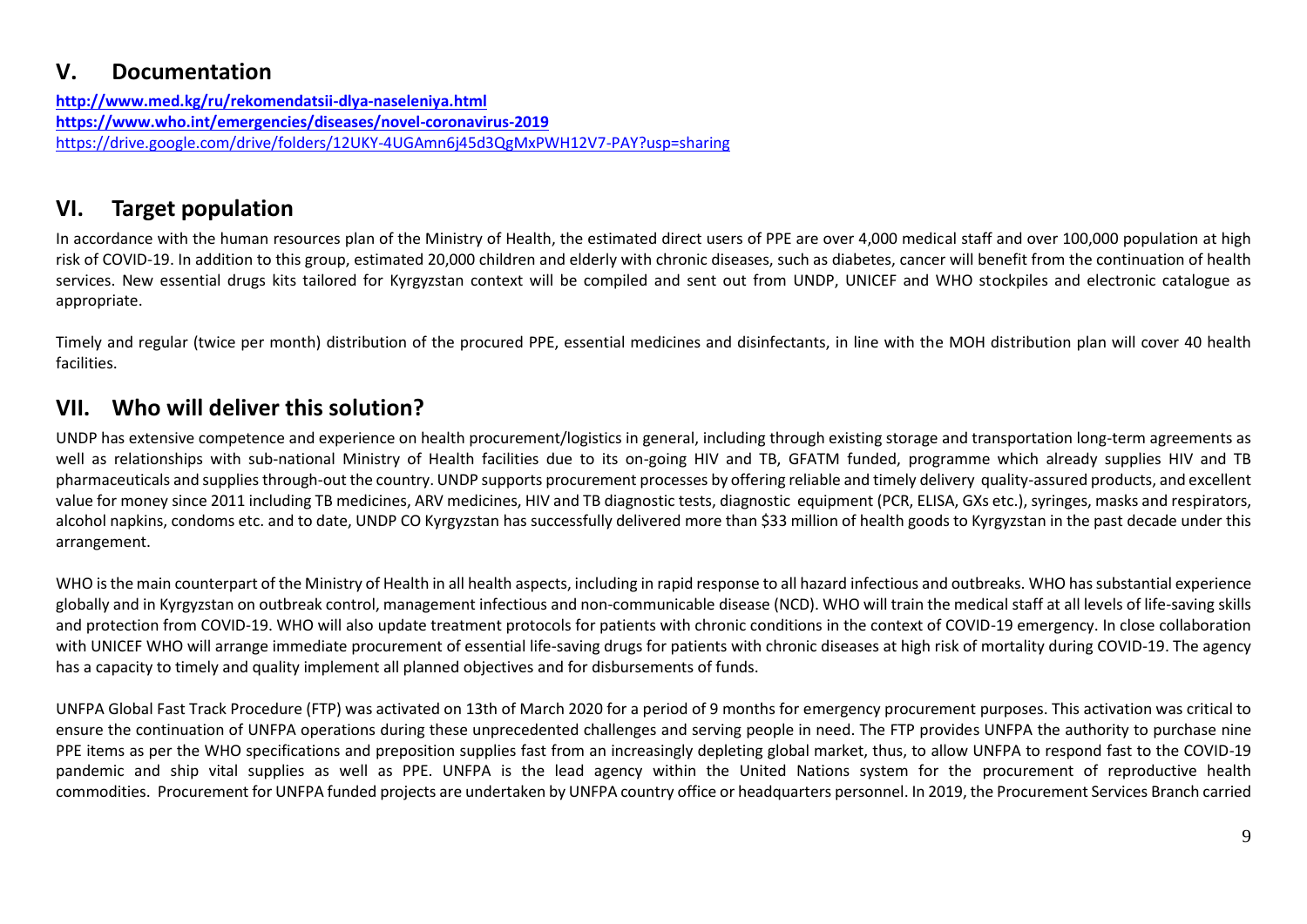out 68% of the total procurement volume. Based on the agreement with the Ministry of Health, UNFPA Kyrgyzstan procures contraceptives and other goods that allows the Government to access favorable international pricing. UNFPA is using the centralized storage of the Ministry of health of Kyrgyzstan.

In UNICEF, over 1000 colleagues work in the Supply Function. UNICEF's Supply Division is working across 97 countries and 173 offices. UNICEF offers two procurement modalities – direct procurement by UNICEF country offices and via Procurement Services. Direct procurement by country offices is implemented further to receipt of donor funding in response to programme or emergency needs and can utilize all the whole range of global UNICEF resources. Procurement Services modality is designed as a transitional mechanism for Governments and other partners to ensure national public and private supply systems can effectively perform this role.

Procurement Services combines global reach with local knowledge, managed from UNICEF's Supply Division in Copenhagen, in collaboration with the organization's country offices covering 190 countries and territories around the world. In recent years Procurement Services were provided to partners in more than 100 countries, reaching over USD 1.65 billion in procurement value annually. The growth of procurement services in recent years underlines UNICEF's supply chain expertise, combined with its focus on meeting the MDG objectives, and is increasingly recognized by partners as a valued service in meeting their development goals. UNICEF provides Procurement Services for Kyrgyzstan on vaccines and other medical supplies. At the global level, UNICEF has been tasked to issue a Request for Proposal (RFP) for PPE products on the UN Global Marketplace (UNGM) to cover the forecasted PPE needs for COVID-19 response from participating UN Agencies, including: IAEA, IFRC, IOM, MSF, PAHO, UNDP, UNFPA, UNHCR, UNICEF, UNOPS, UNPD, UNRWA and WHO.

### **Cover Page**

| <b>Contacts</b>          | <b>Resident Coordinator or Focal Point in his/her Office</b>                                                             |
|--------------------------|--------------------------------------------------------------------------------------------------------------------------|
|                          | Name: Ozonnia Ojielo                                                                                                     |
|                          | Email: ozonnia.ojielo@one.un.org                                                                                         |
|                          | <b>Position: Resident Coordinator</b>                                                                                    |
|                          | Other Email: ozonnia.ojielo@un.org                                                                                       |
|                          | Telephone: +996775973536                                                                                                 |
|                          | Skype: Ozonnia Ojielo (S4B)                                                                                              |
| <b>Description</b>       | This Joint proposal by WHO, UNDP, UNFPA and UNICEF, under window 1 of the MPTF will support healthcare workers-          |
|                          | especially female health workers constituting the large majority of the health workforce - to remain protected and       |
|                          | supported during their duty of care and reduce mortality from the virus. The main objective is to support the healthcare |
|                          | sector to limit COVID-19 transmission in communities under lockdown, strengthen the lifesaving and infection prevention  |
|                          | skills of healthcare workers and ensure that the most vulnerable communities have adequate access to safe, preventive    |
|                          | healthcare.                                                                                                              |
| <b>Universal Markers</b> | : (bold the selected; pls select one only)                                                                               |
|                          | a) Have gender equality and/or the empowerment of women and girls as the primary or principal objective.                 |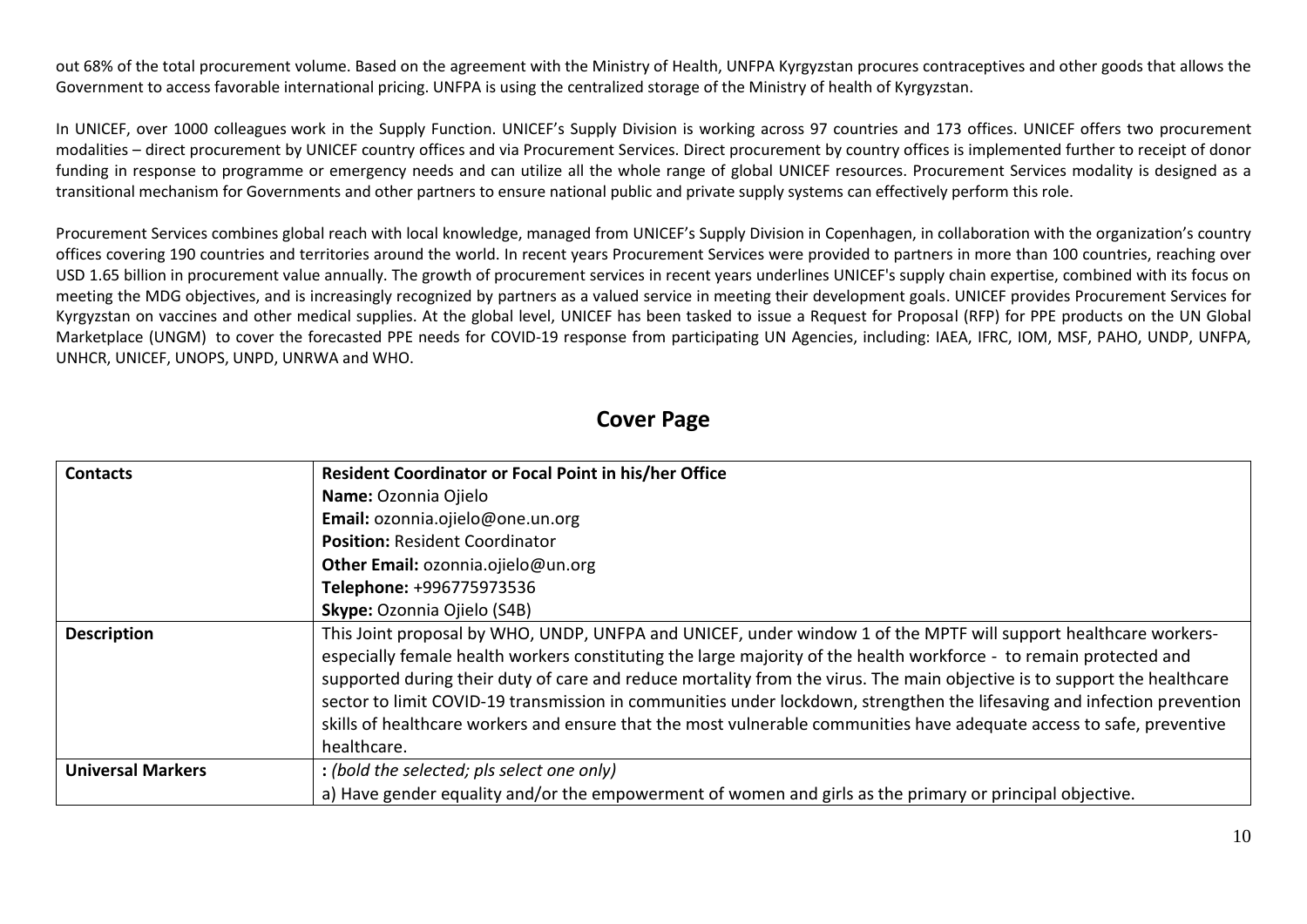|                                   |                                                                                                                                                                                               |               |               | b) Make a significant contribution to gender equality and/or the empowerment of women and girls; |  | c) Make a limited contribution or no contribution to gender equality and/or the empowerment of women and girls. |  |  |
|-----------------------------------|-----------------------------------------------------------------------------------------------------------------------------------------------------------------------------------------------|---------------|---------------|--------------------------------------------------------------------------------------------------|--|-----------------------------------------------------------------------------------------------------------------|--|--|
|                                   | Human Rights Based Approach to COVID19 Response (bold the selected): Yes/No<br>Considered OHCHR guidance in proposal development UN OHCHR COVID19 Guidance                                    |               |               |                                                                                                  |  |                                                                                                                 |  |  |
| <b>Fund Specific Markers</b>      | Fund Windows (bold the selected; pls select one only)<br>Window 1: Enable Governments and Communities to Tackle the Emergency<br>Window 2: Reduce Social Impact and Promote Economic Response |               |               |                                                                                                  |  |                                                                                                                 |  |  |
| <b>Geographical Scope</b>         | <b>Regions: Central Asia</b><br><b>Country: Kyrgyzstan</b>                                                                                                                                    |               |               |                                                                                                  |  |                                                                                                                 |  |  |
| <b>Recipient UN Organizations</b> | WHO, UNDP, UNFPA, UNICEF                                                                                                                                                                      |               |               |                                                                                                  |  |                                                                                                                 |  |  |
| <b>Implementing Partners</b>      | <b>Ministry of Health</b><br><b>Republican Shtab</b>                                                                                                                                          |               |               |                                                                                                  |  |                                                                                                                 |  |  |
| <b>Programme and Project Cost</b> |                                                                                                                                                                                               |               |               |                                                                                                  |  |                                                                                                                 |  |  |
|                                   | <b>Budget</b>                                                                                                                                                                                 | <b>Agency</b> | <b>Amount</b> | <b>Comments</b>                                                                                  |  |                                                                                                                 |  |  |
|                                   | <b>Budget Requested</b>                                                                                                                                                                       | <b>UNDP</b>   | 274,990       |                                                                                                  |  |                                                                                                                 |  |  |
|                                   |                                                                                                                                                                                               | <b>WHO</b>    | 175,030       |                                                                                                  |  |                                                                                                                 |  |  |
|                                   |                                                                                                                                                                                               | <b>UNFPA</b>  | 274,990       |                                                                                                  |  |                                                                                                                 |  |  |
|                                   |                                                                                                                                                                                               | <b>UNICEF</b> | 274,990       |                                                                                                  |  |                                                                                                                 |  |  |
|                                   | <b>In-kind Contributions</b>                                                                                                                                                                  |               |               |                                                                                                  |  |                                                                                                                 |  |  |
|                                   | <b>Total</b>                                                                                                                                                                                  |               | \$1,000,000   |                                                                                                  |  |                                                                                                                 |  |  |
| <b>Comments</b>                   | their respective supply capacities.                                                                                                                                                           |               |               |                                                                                                  |  | UNICEF, UNDP, UNFPA and WHO will share the supply and procurement responsibility and complement and optimize    |  |  |
| <b>Programme Duration</b>         | Start Date: 15 May 2020                                                                                                                                                                       |               |               |                                                                                                  |  |                                                                                                                 |  |  |
|                                   | Duration (In months): 8 months                                                                                                                                                                |               |               |                                                                                                  |  |                                                                                                                 |  |  |
|                                   | End Date: 15 December 2020                                                                                                                                                                    |               |               |                                                                                                  |  |                                                                                                                 |  |  |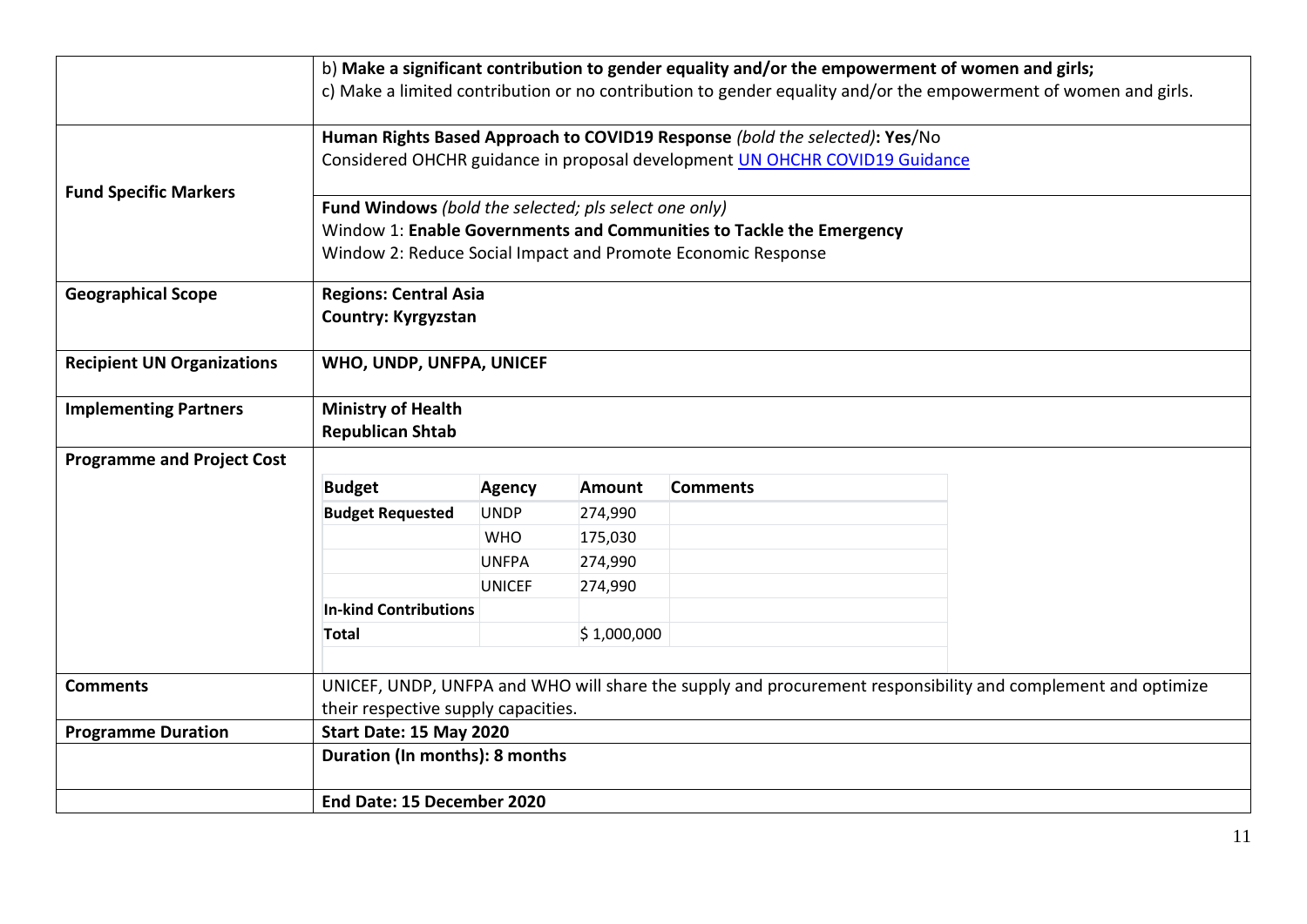## **Results Framework**

| <b>Window 1: Proposal</b><br><b>Outcome</b>                                                  | By December 2020 the healthcare system is able to prevent infection of COVID-19 among healthcare<br>workers and in health facilities.                       | <b>Outcome Total Budget</b><br>USD 1,000,000 |                             |                                                   |                                                                                           |
|----------------------------------------------------------------------------------------------|-------------------------------------------------------------------------------------------------------------------------------------------------------------|----------------------------------------------|-----------------------------|---------------------------------------------------|-------------------------------------------------------------------------------------------|
|                                                                                              |                                                                                                                                                             |                                              |                             |                                                   | <b>USD</b>                                                                                |
|                                                                                              |                                                                                                                                                             | <b>Baseline</b>                              | <b>Target</b>               | <b>Means of</b><br>verification                   | <b>Responsible Org</b>                                                                    |
| By December 2020<br>the healthcare<br>system is able to                                      | 1.1 Achieve universal health coverage, including<br>financial risk protection, access to quality and<br>equitable essential health-care services and access | 60%                                          | 80%                         | <b>National facility</b><br>level data            | WHO, UNDP, UNFPA, UNICEF<br>and other Development<br><b>Partners in the Health sector</b> |
| prevent infection of<br>COVID-19 among<br>healthcare workers<br>and in health<br>facilities. | to safe, effective, quality and affordable essential<br>medicines and vaccines for all. (SDG Target)                                                        |                                              |                             |                                                   | (WB, ADB, etc.)                                                                           |
| <b>Proposal Outputs</b>                                                                      | 1.1.1 Health facilities are equipped with essential PPE supplies and Healthcare providers trained on infection control and proper use of PPE                |                                              |                             |                                                   |                                                                                           |
|                                                                                              | 1.2.1 All health facilities servicing communities under lockdown have access to infection control mechanisms through the provision of non-                  |                                              |                             |                                                   |                                                                                           |
|                                                                                              | contact thermometers, disinfection supplies and measures, including personal hygiene and sanitation kits.                                                   |                                              |                             |                                                   |                                                                                           |
|                                                                                              | 1.3.1 Hospitals and PHC have essential life-saving medicines for patients with chronic medical conditions                                                   |                                              |                             |                                                   |                                                                                           |
|                                                                                              | 1.4.1 Logistic and procurement support to maintain essential service provided                                                                               |                                              |                             |                                                   |                                                                                           |
|                                                                                              |                                                                                                                                                             |                                              |                             |                                                   |                                                                                           |
| <b>Proposal Output</b>                                                                       | 1.1.1a                                                                                                                                                      | 20 health                                    | 40 health                   | PPE and                                           | UNFPA, UNDP                                                                               |
| <b>Indicators</b>                                                                            | Number of health facilities equipped with PPE<br>such as gloves, gown, coverall protection surgical<br>respirator and mask, goggle, face shield.            | facilities                                   | facilities                  | consumables<br>procured,<br>delivered and<br>used |                                                                                           |
|                                                                                              | 1.1.1b Number of female and male health workers<br>equipped with PPE                                                                                        | 200 female and<br>200 male health            | 1000 female<br>and 750 male | <b>Distribution</b><br>records                    | UNFPA, UNDP                                                                               |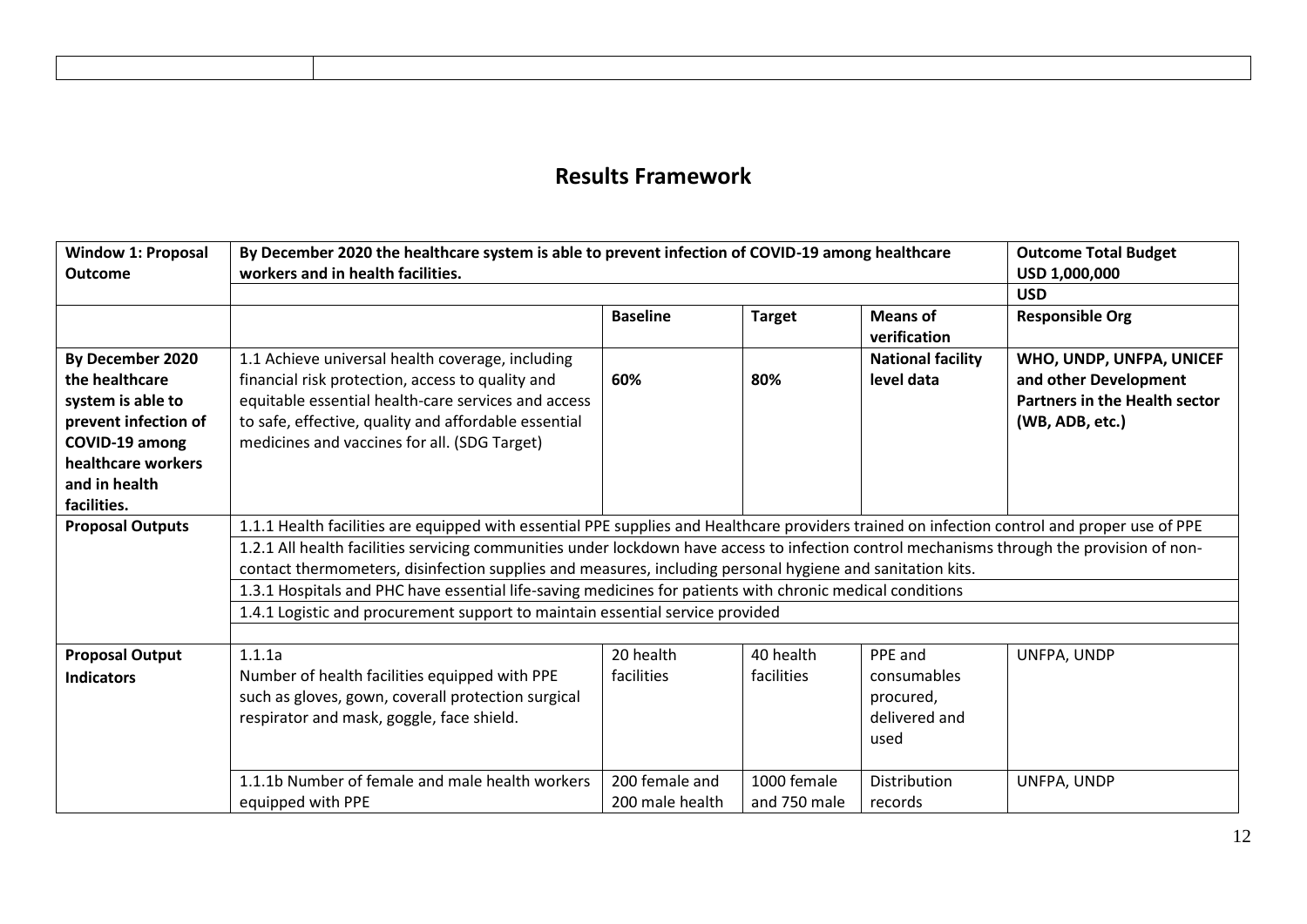|                                                   | workers           | health                |                         |                   |
|---------------------------------------------------|-------------------|-----------------------|-------------------------|-------------------|
|                                                   |                   | workers               |                         |                   |
| 1.1.1c                                            |                   | In total 2500         | <b>Training Records</b> | <b>WHO</b>        |
| Number of healthcare workers trained on PPE       | 200 female and    | healthcare            |                         |                   |
|                                                   | 2000 male health  | workers               |                         |                   |
|                                                   | workers trained   | including             |                         |                   |
|                                                   |                   | 1750 female           |                         |                   |
|                                                   |                   | health                |                         |                   |
|                                                   |                   | workers               |                         |                   |
| 1.2.1                                             | 8 hospitals and   | 22 hospitals          | Supply and              | <b>UNICEF</b>     |
| Number of health facilities servicing communities | 12 PHC facilities | and 4,000             | Procurement             |                   |
| under lockdown that have access to infection      |                   | <b>PHC</b> facilities | Reports                 |                   |
| control mechanisms and supplies                   |                   |                       | Hospital reports        |                   |
|                                                   |                   |                       | PHC reports;            |                   |
|                                                   |                   |                       | e-health records        |                   |
| 1.3.1 Number of hospitals and PHC that have       | Stock-out         | 22<br>hospitals       | Hospital and PHC        | UNICEF, WHO, UNDP |
| essential life-saving medicines for patients with |                   | have                  | records' e-health       |                   |
| chronic medical conditions                        |                   |                       |                         |                   |
|                                                   |                   | essentials            | records                 |                   |
|                                                   |                   | drugs                 |                         |                   |
|                                                   |                   |                       |                         |                   |
| 1.4.1 Number of supplies distributed              | Monthly           | Twice<br>per          | Distribution            | <b>UNDP</b>       |
|                                                   | distribution      | month                 | record                  |                   |
|                                                   |                   | distribution          |                         |                   |
|                                                   |                   |                       |                         |                   |

# S**DG Targets and Indicators**

|   | Sustainable Development Goals (SDGs) [select max 3 goals] |  |                                                 |  |  |  |  |
|---|-----------------------------------------------------------|--|-------------------------------------------------|--|--|--|--|
|   | SDG 1 (No poverty)                                        |  | SDG 9 (Industry, Innovation and Infrastructure) |  |  |  |  |
|   | SDG 2 (Zero hunger)                                       |  | SDG 10 (Reduced Inequalities)                   |  |  |  |  |
| 区 | SDG 3 (Good health & well-being)                          |  | SDG 11 (Sustainable Cities & Communities)       |  |  |  |  |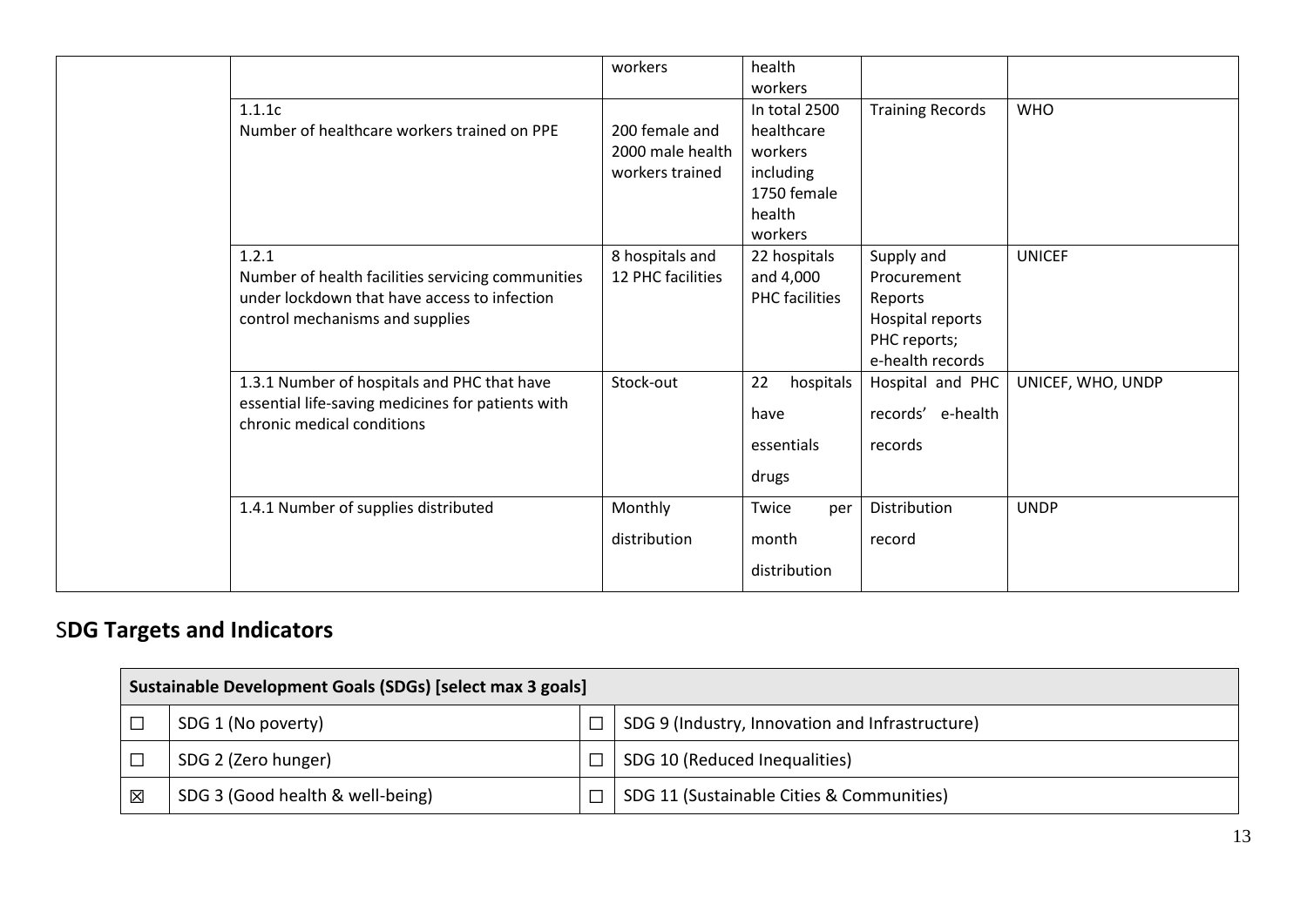| $\Box$        | SDG 4 (Quality education)                                                                                                 |                                    | П      | SDG 12 (Responsible Consumption & Production)                                                                                                                                                                                                                                                                                                                                                        |                                |
|---------------|---------------------------------------------------------------------------------------------------------------------------|------------------------------------|--------|------------------------------------------------------------------------------------------------------------------------------------------------------------------------------------------------------------------------------------------------------------------------------------------------------------------------------------------------------------------------------------------------------|--------------------------------|
| $\Box$        | SDG 5 (Gender equality)                                                                                                   |                                    | $\Box$ | SDG 13 (Climate action)                                                                                                                                                                                                                                                                                                                                                                              |                                |
| $\Box$        | SDG 6 (Clean water and sanitation)                                                                                        |                                    | П      | SDG 14 (Life below water)                                                                                                                                                                                                                                                                                                                                                                            |                                |
| $\Box$        | SDG 7 (Sustainable energy)                                                                                                |                                    | $\Box$ | SDG 15 (Life on land)                                                                                                                                                                                                                                                                                                                                                                                |                                |
| $\Box$        | SDG 8 (Decent work & Economic Growth)                                                                                     |                                    | П      | SDG 16 (Peace, justice & strong institutions)                                                                                                                                                                                                                                                                                                                                                        |                                |
| $\Box$        | SDG 17 (Partnerships for the Goals)                                                                                       |                                    |        |                                                                                                                                                                                                                                                                                                                                                                                                      |                                |
|               | <b>Relevant SDG Targets and Indicators</b>                                                                                |                                    |        |                                                                                                                                                                                                                                                                                                                                                                                                      |                                |
|               | Goal 4. Ensure healthy lives and promote well-being for all at all ages                                                   |                                    |        |                                                                                                                                                                                                                                                                                                                                                                                                      |                                |
| <b>Target</b> |                                                                                                                           | <b>Indicator # and Description</b> |        |                                                                                                                                                                                                                                                                                                                                                                                                      | <b>Estimated %</b>             |
|               |                                                                                                                           |                                    |        |                                                                                                                                                                                                                                                                                                                                                                                                      |                                |
| for all       | including financial risk protection, ad<br>access to safe, effective, quality and<br>affordable essential medicines and v | disadvantaged population)          |        | 3.8: Achieve universal health coveras 3.8.1 Coverage of essential health services (defined as the average coverage of<br>essential services based on tracer interventions that include reproductive,<br>quality essential health-care services maternal, newborn and child health, infectious diseases, non-communicable<br>diseases and service capacity and access, among the general and the most | <b>Budget allocated</b><br>70% |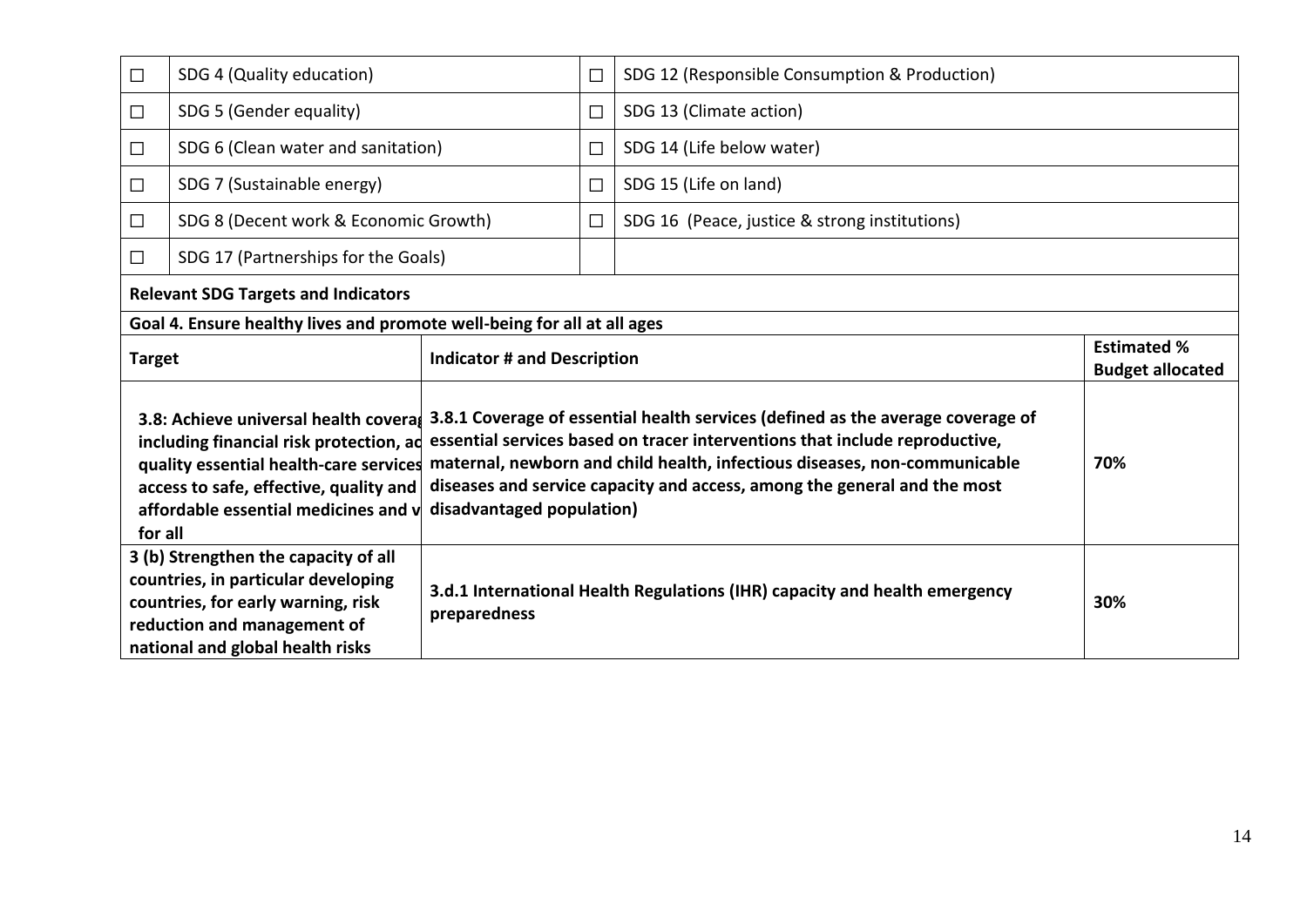# **Risk**

| Event                            | <b>Categories</b>                                                                        | <b>Level</b>                                  | Likelihood                                                                                                                   | Impact                                                                           | <b>Mitigating Measures</b>                                      | <b>Risk Owner</b> |  |
|----------------------------------|------------------------------------------------------------------------------------------|-----------------------------------------------|------------------------------------------------------------------------------------------------------------------------------|----------------------------------------------------------------------------------|-----------------------------------------------------------------|-------------------|--|
|                                  | Financial<br>Operational<br>Organizational<br>Political (regulatory<br>and/or strategic) | 3 - Very High<br>2 – Medium High<br>$1 - Low$ | $6$ – Expected<br>5 - Highly Likely<br>$4$ – Likely<br>3-Moderate<br>2 - Low Likelihood<br>1- Not Likely<br>0-Not Applicable | $5 -$ Extreme<br>$4 -$ Major<br>3-Moderate<br>$2 -$ Minor<br>$1$ – Insignificant | (List the specific mitigation measures)                         |                   |  |
| Limited access                   | Operational                                                                              | $\overline{3}$                                | 6                                                                                                                            | 5                                                                                | The UN has split procurement                                    | <b>RC Office</b>  |  |
| to supply                        |                                                                                          |                                               |                                                                                                                              |                                                                                  | modalities through all                                          |                   |  |
|                                  |                                                                                          |                                               |                                                                                                                              |                                                                                  | agencies, UNFPA, UNDP,                                          |                   |  |
|                                  | Operational                                                                              |                                               | $\overline{4}$                                                                                                               | $\overline{4}$                                                                   | <b>UNICEF and WHO</b>                                           |                   |  |
| Limited freight<br>and logistics |                                                                                          | $\overline{2}$                                |                                                                                                                              |                                                                                  | The UN will explore all freight<br>opportunities and UN flights | <b>RC Office</b>  |  |
|                                  |                                                                                          |                                               |                                                                                                                              |                                                                                  | operated through WFP                                            |                   |  |
| Limited                          | Organizational                                                                           | $1\,$                                         | $\overline{2}$                                                                                                               | 3                                                                                | In the event of limited                                         | All               |  |
| capacity of                      |                                                                                          |                                               |                                                                                                                              |                                                                                  | movement of staff and access                                    |                   |  |
| Agencies                         |                                                                                          |                                               |                                                                                                                              |                                                                                  | to offices, staff are working                                   |                   |  |
|                                  |                                                                                          |                                               |                                                                                                                              |                                                                                  | from home with access to                                        |                   |  |
|                                  |                                                                                          |                                               |                                                                                                                              |                                                                                  | business continuity models. If                                  |                   |  |
|                                  |                                                                                          |                                               |                                                                                                                              |                                                                                  | staff are infected, workload                                    |                   |  |
|                                  |                                                                                          |                                               |                                                                                                                              |                                                                                  | will be shared, or additional                                   |                   |  |
|                                  |                                                                                          |                                               |                                                                                                                              |                                                                                  | hires will or surge capacity out                                |                   |  |
|                                  |                                                                                          |                                               |                                                                                                                              |                                                                                  | in place                                                        |                   |  |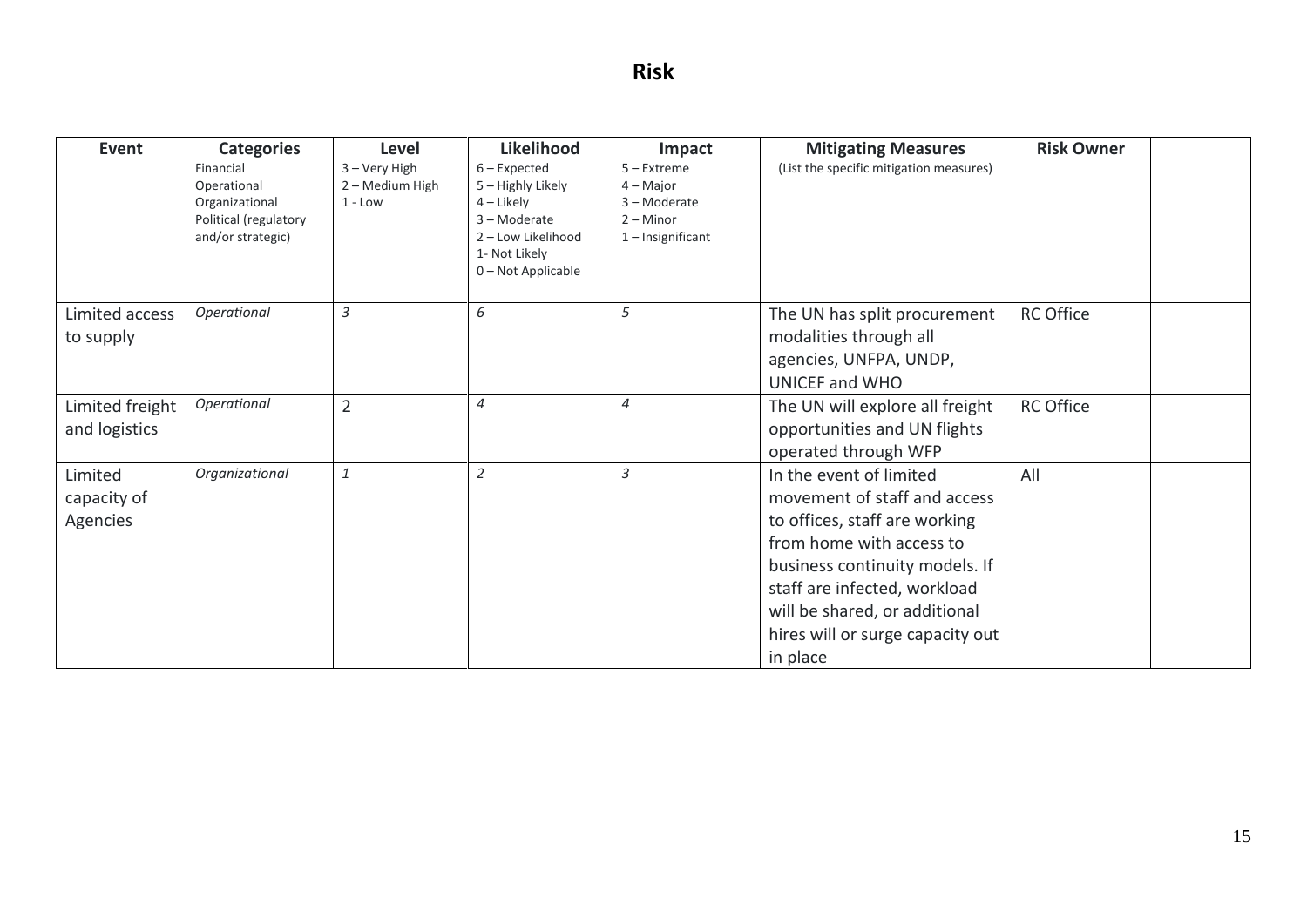|               | <b>RUNO</b> |                      | <b>Name and position</b> | e-mail                 |  |  |
|---------------|-------------|----------------------|--------------------------|------------------------|--|--|
| <b>WHO</b>    |             | Nazira Artykova      |                          | artykovan@who.int      |  |  |
| <b>UNICEF</b> |             | <b>Gerrit Maritz</b> |                          | gmaritz@unicef.org     |  |  |
| <b>UNDP</b>   |             | Itana Labovic        |                          | itana.labovic@undp.org |  |  |
| <b>UNFPA</b>  |             | Nurgul Smankulova    |                          | smankulova@unfpa.org   |  |  |
|               |             |                      |                          |                        |  |  |

UN agencies colleagues who will be included in the notification of the fund transfer:

### Annex: SDG List

| <b>Target</b>         | <b>Description</b>                                                                                                                                                                |
|-----------------------|-----------------------------------------------------------------------------------------------------------------------------------------------------------------------------------|
| TARGET <sub>1.1</sub> | 1.1 By 2030, eradicate extreme poverty for all people everywhere, currently measured as people living on less than \$1.25 a day                                                   |
| TARGET 1.2            | 1.2 By 2030, reduce at least by half the proportion of men, women and children of all ages living in poverty in all its dimensions according to national<br>definitions           |
| TARGET <sub>1.3</sub> | 1.3 Implement nationally appropriate social protection systems and measures for all, including floors, and by 2030 achieve substantial coverage of<br>the poor and the vulnerable |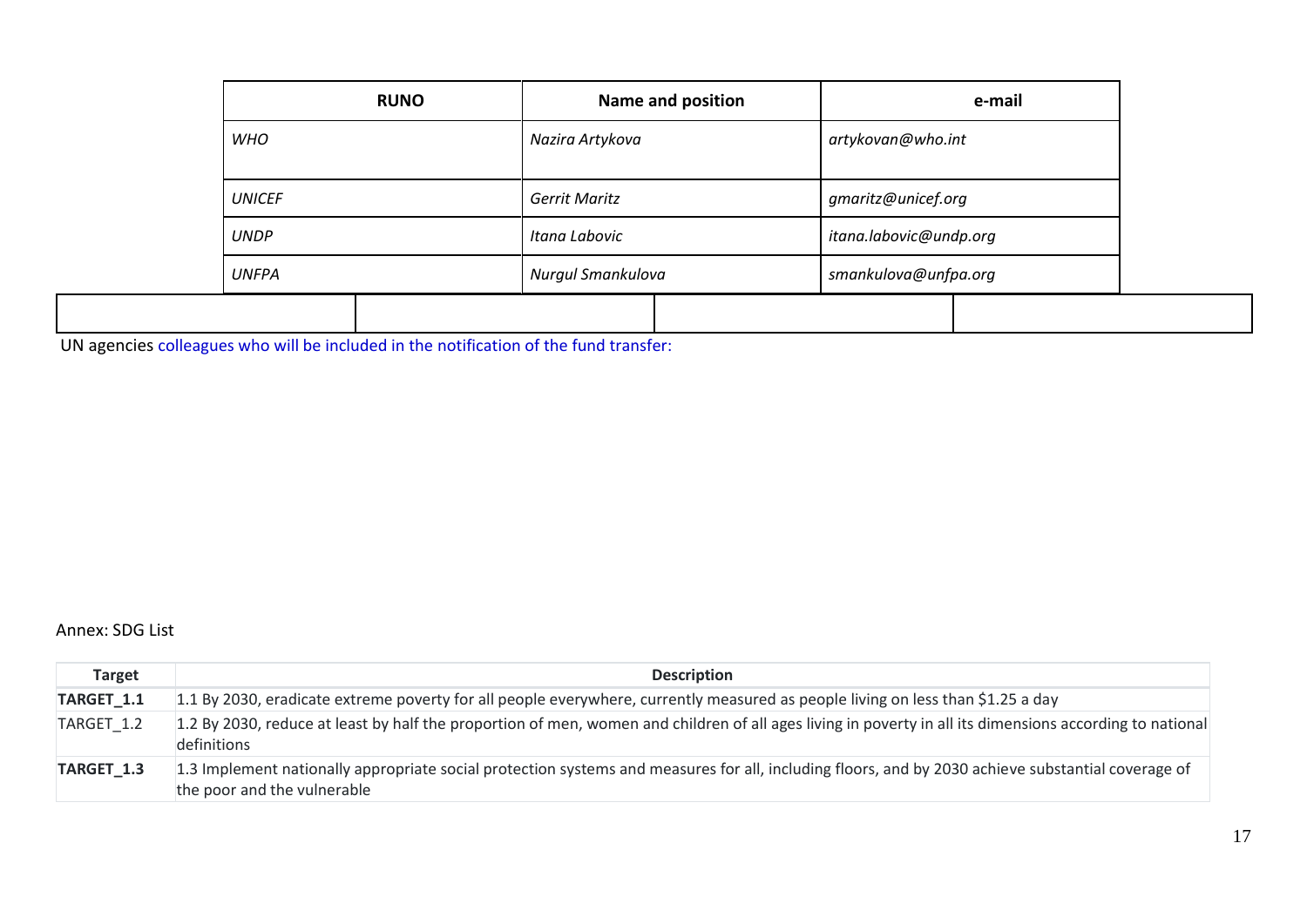| TARGET_1.4 | 1.4 By 2030, ensure that all men and women, in particular the poor and the vulnerable, have equal rights to economic resources, as well as access to<br>basic services, ownership and control over land and other forms of property, inheritance, natural resources, appropriate new technology and<br>financial services, including microfinance                                                                                                               |
|------------|-----------------------------------------------------------------------------------------------------------------------------------------------------------------------------------------------------------------------------------------------------------------------------------------------------------------------------------------------------------------------------------------------------------------------------------------------------------------|
| TARGET_1.5 | 1.5 By 2030, build the resilience of the poor and those in vulnerable situations and reduce their exposure and vulnerability to climate-related<br>extreme events and other economic, social and environmental shocks and disasters                                                                                                                                                                                                                             |
| TARGET_1.a | 1.a Ensure significant mobilization of resources from a variety of sources, including through enhanced development cooperation, in order to provide<br>adequate and predictable means for developing countries, in particular least developed countries, to implement programmes and policies to end<br>poverty in all its dimensions                                                                                                                           |
| TARGET_1.b | 1.b Create sound policy frameworks at the national, regional and international levels, based on pro-poor and gender-sensitive development<br>strategies, to support accelerated investment in poverty eradication actions                                                                                                                                                                                                                                       |
| TARGET_2.1 | 2.1 By 2030, end hunger and ensure access by all people, in particular the poor and people in vulnerable situations, including infants, to safe,<br>nutritious and sufficient food all year round                                                                                                                                                                                                                                                               |
| TARGET_2.2 | 2.2 By 2030, end all forms of malnutrition, including achieving, by 2025, the internationally agreed targets on stunting and wasting in children under<br>5 years of age, and address the nutritional needs of adolescent girls, pregnant and lactating women and older persons                                                                                                                                                                                 |
| TARGET_2.3 | 2.3 By 2030, double the agricultural productivity and incomes of small-scale food producers, in particular women, indigenous peoples, family<br>farmers, pastoralists and fishers, including through secure and equal access to land, other productive resources and inputs, knowledge, financial<br>services, markets and opportunities for value addition and non-farm employment                                                                             |
| TARGET_2.4 | 2.4 By 2030, ensure sustainable food production systems and implement resilient agricultural practices that increase productivity and production,<br>that help maintain ecosystems, that strengthen capacity for adaptation to climate change, extreme weather, drought, flooding and other disasters<br>and that progressively improve land and soil quality                                                                                                   |
| TARGET_2.5 | 2.5 By 2020, maintain the genetic diversity of seeds, cultivated plants and farmed and domesticated animals and their related wild species, including<br>through soundly managed and diversified seed and plant banks at the national, regional and international levels, and promote access to and fair and<br>equitable sharing of benefits arising from the utilization of genetic resources and associated traditional knowledge, as internationally agreed |
| TARGET_2.a | 2.a Increase investment, including through enhanced international cooperation, in rural infrastructure, agricultural research and extension services,<br>technology development and plant and livestock gene banks in order to enhance agricultural productive capacity in developing countries, in<br>particular least developed countries                                                                                                                     |
| TARGET_2.b | 2.b Correct and prevent trade restrictions and distortions in world agricultural markets, including through the parallel elimination of all forms of<br>agricultural export subsidies and all export measures with equivalent effect, in accordance with the mandate of the Doha Development Round                                                                                                                                                              |
| TARGET_2.c | 2.c Adopt measures to ensure the proper functioning of food commodity markets and their derivatives and facilitate timely access to market<br>information, including on food reserves, in order to help limit extreme food price volatility                                                                                                                                                                                                                     |
| TARGET_3.1 | 3.1 By 2030, reduce the global maternal mortality ratio to less than 70 per 100,000 live births                                                                                                                                                                                                                                                                                                                                                                 |
| TARGET_3.2 | 3.2 By 2030, end preventable deaths of newborns and children under 5 years of age, with all countries aiming to reduce neonatal mortality to at<br>least as low as 12 per 1,000 live births and under-5 mortality to at least as low as 25 per 1,000 live births                                                                                                                                                                                                |
| TARGET_3.3 | 3.3 By 2030, end the epidemics of AIDS, tuberculosis, malaria and neglected tropical diseases and combat hepatitis, water-borne diseases and                                                                                                                                                                                                                                                                                                                    |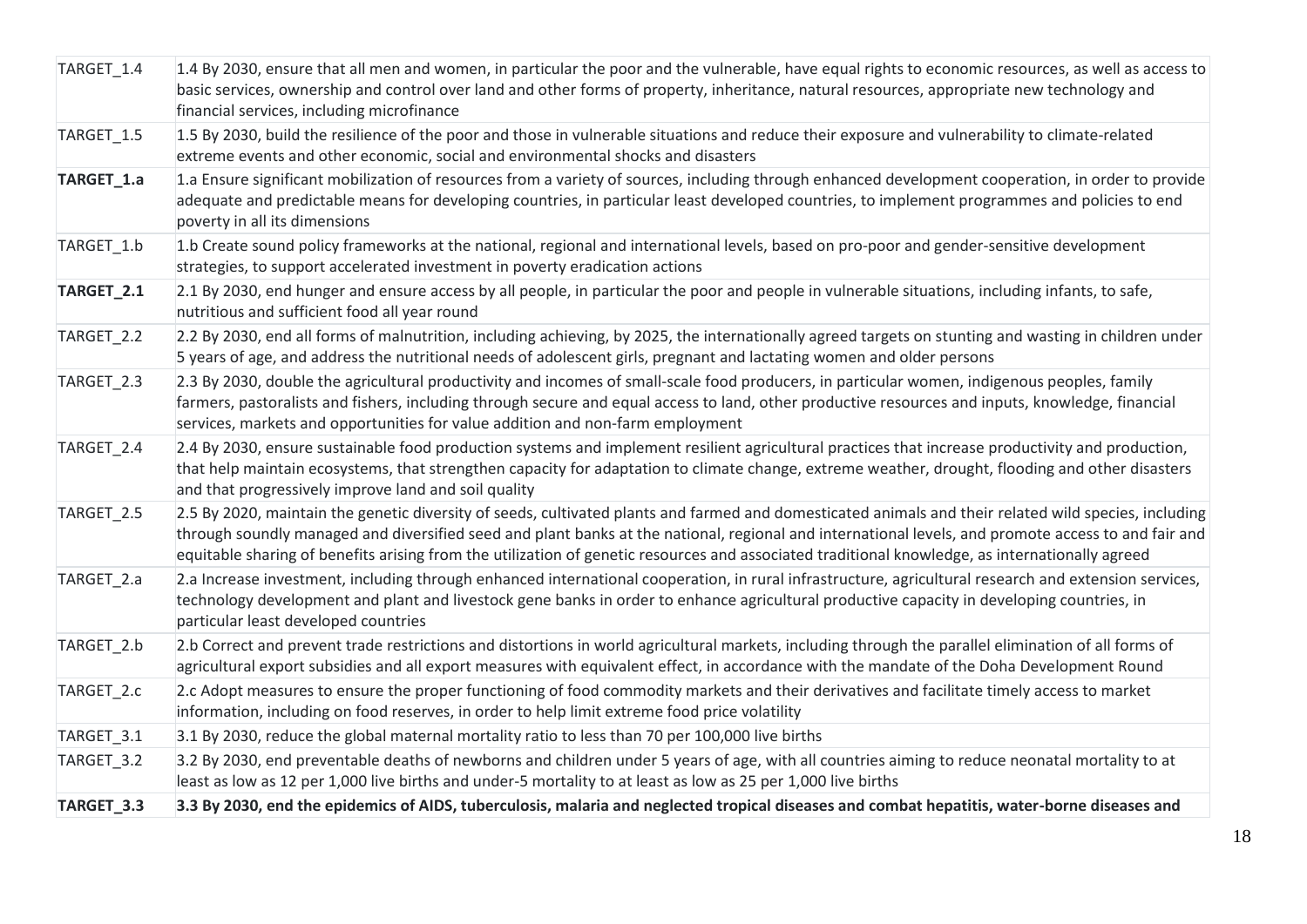|            | other communicable diseases                                                                                                                                                                                                                                                                                                                                                                                                                                                                                                                                                                       |
|------------|---------------------------------------------------------------------------------------------------------------------------------------------------------------------------------------------------------------------------------------------------------------------------------------------------------------------------------------------------------------------------------------------------------------------------------------------------------------------------------------------------------------------------------------------------------------------------------------------------|
| TARGET_3.4 | 3.4 By 2030, reduce by one third premature mortality from non-communicable diseases through prevention and treatment and promote mental<br>health and well-being                                                                                                                                                                                                                                                                                                                                                                                                                                  |
| TARGET_3.5 | 3.5 Strengthen the prevention and treatment of substance abuse, including narcotic drug abuse and harmful use of alcohol                                                                                                                                                                                                                                                                                                                                                                                                                                                                          |
| TARGET_3.6 | 3.6 By 2020, halve the number of global deaths and injuries from road traffic accidents                                                                                                                                                                                                                                                                                                                                                                                                                                                                                                           |
| TARGET_3.7 | 3.7 By 2030, ensure universal access to sexual and reproductive health-care services, including for family planning, information and education, and<br>the integration of reproductive health into national strategies and programmes                                                                                                                                                                                                                                                                                                                                                             |
| TARGET_3.8 | 3.8 Achieve universal health coverage, including financial risk protection, access to quality essential health-care services and access to safe, effective,<br>quality and affordable essential medicines and vaccines for all                                                                                                                                                                                                                                                                                                                                                                    |
| TARGET 3.9 | 3.9 By 2030, substantially reduce the number of deaths and illnesses from hazardous chemicals and air, water and soil pollution and contamination                                                                                                                                                                                                                                                                                                                                                                                                                                                 |
| TARGET_3.a | 3.a Strengthen the implementation of the World Health Organization Framework Convention on Tobacco Control in all countries, as appropriate                                                                                                                                                                                                                                                                                                                                                                                                                                                       |
| TARGET_3.b | 3.b Support the research and development of vaccines and medicines for the communicable and non-communicable diseases that primarily affect<br>developing countries, provide access to affordable essential medicines and vaccines, in accordance with the Doha Declaration on the TRIPS<br>Agreement and Public Health, which affirms the right of developing countries to use to the full the provisions in the Agreement on Trade-Related<br>Aspects of Intellectual Property Rights regarding flexibilities to protect public health, and, in particular, provide access to medicines for all |
| TARGET_3.c | 3.c Substantially increase health financing and the recruitment, development, training and retention of the health workforce in developing<br>countries, especially in least developed countries and small island developing States                                                                                                                                                                                                                                                                                                                                                               |
| TARGET_3.d | 3.d Strengthen the capacity of all countries, in particular developing countries, for early warning, risk reduction and management of national and<br>global health risks                                                                                                                                                                                                                                                                                                                                                                                                                         |
| TARGET_4.1 | 4.1 By 2030, ensure that all girls and boys complete free, equitable and quality primary and secondary education leading to relevant and effective<br>learning outcomes                                                                                                                                                                                                                                                                                                                                                                                                                           |
| TARGET_4.2 | 4.2 By 2030, ensure that all girls and boys have access to quality early childhood development, care and pre-primary education so that they are<br>ready for primary education                                                                                                                                                                                                                                                                                                                                                                                                                    |
| TARGET_4.3 | 4.3 By 2030, ensure equal access for all women and men to affordable and quality technical, vocational and tertiary education, including university                                                                                                                                                                                                                                                                                                                                                                                                                                               |
| TARGET_4.4 | 4.4 By 2030, substantially increase the number of youth and adults who have relevant skills, including technical and vocational skills, for<br>employment, decent jobs and entrepreneurship                                                                                                                                                                                                                                                                                                                                                                                                       |
| TARGET_4.5 | 4.5 By 2030, eliminate gender disparities in education and ensure equal access to all levels of education and vocational training for the vulnerable,<br>including persons with disabilities, indigenous peoples and children in vulnerable situations                                                                                                                                                                                                                                                                                                                                            |
| TARGET_4.6 | 4.6 By 2030, ensure that all youth and a substantial proportion of adults, both men and women, achieve literacy and numeracy                                                                                                                                                                                                                                                                                                                                                                                                                                                                      |
| TARGET_4.7 | 4.7 By 2030, ensure that all learners acquire the knowledge and skills needed to promote sustainable development, including, among others,<br>through education for sustainable development and sustainable lifestyles, human rights, gender equality, promotion of a culture of peace and non-<br>violence, global citizenship and appreciation of cultural diversity and of culture's contribution to sustainable development                                                                                                                                                                   |
| TARGET_4.a | 4.a Build and upgrade education facilities that are child, disability and gender sensitive and provide safe, non-violent, inclusive and effective learning                                                                                                                                                                                                                                                                                                                                                                                                                                        |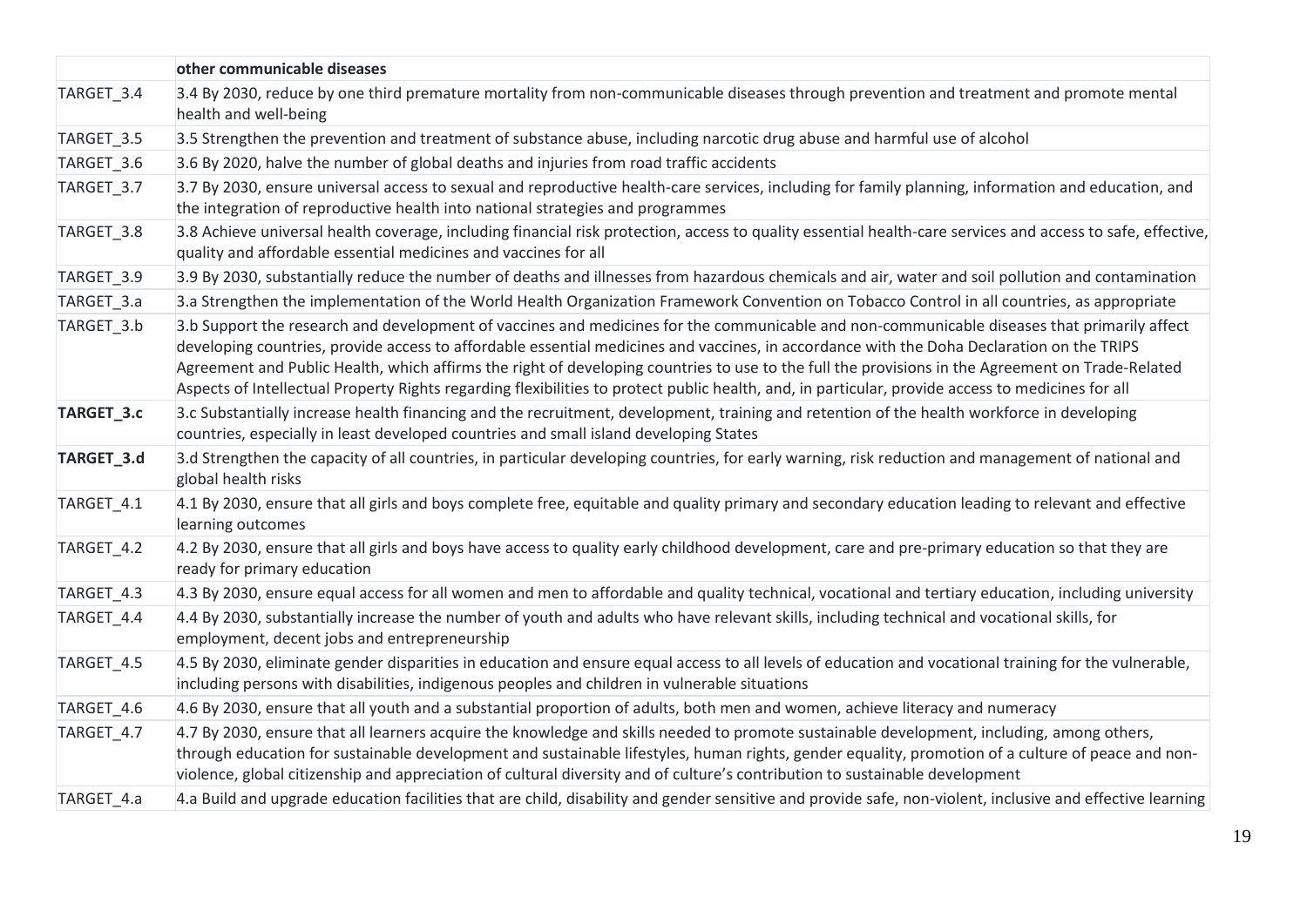|            | environments for all                                                                                                                                                                                                                                                                                                                                                                                                                  |
|------------|---------------------------------------------------------------------------------------------------------------------------------------------------------------------------------------------------------------------------------------------------------------------------------------------------------------------------------------------------------------------------------------------------------------------------------------|
| TARGET_4.b | 4.b By 2020, substantially expand globally the number of scholarships available to developing countries, in particular least developed countries,<br>small island developing States and African countries, for enrolment in higher education, including vocational training and information and<br>communications technology, technical, engineering and scientific programmes, in developed countries and other developing countries |
| TARGET 4.c | 4.c By 2030, substantially increase the supply of qualified teachers, including through international cooperation for teacher training in developing<br>countries, especially least developed countries and small island developing States                                                                                                                                                                                            |
| TARGET_5.1 | 5.1 End all forms of discrimination against all women and girls everywhere                                                                                                                                                                                                                                                                                                                                                            |
| TARGET_5.2 | 5.2 Eliminate all forms of violence against all women and girls in the public and private spheres, including trafficking and sexual and other types of<br>exploitation                                                                                                                                                                                                                                                                |
| TARGET_5.3 | 5.3 Eliminate all harmful practices, such as child, early and forced marriage and female genital mutilation                                                                                                                                                                                                                                                                                                                           |
| TARGET_5.4 | 5.4 Recognize and value unpaid care and domestic work through the provision of public services, infrastructure and social protection policies and<br>the promotion of shared responsibility within the household and the family as nationally appropriate                                                                                                                                                                             |
| TARGET_5.5 | 5.5 Ensure women's full and effective participation and equal opportunities for leadership at all levels of decision-making in political, economic and<br>public life                                                                                                                                                                                                                                                                 |
| TARGET_5.6 | 5.6 Ensure universal access to sexual and reproductive health and reproductive rights as agreed in accordance with the Programme of Action of the<br>International Conference on Population and Development and the Beijing Platform for Action and the outcome documents of their review<br>conferences                                                                                                                              |
| TARGET_5.a | 5.a Undertake reforms to give women equal rights to economic resources, as well as access to ownership and control over land and other forms of<br>property, financial services, inheritance and natural resources, in accordance with national laws                                                                                                                                                                                  |
| TARGET_5.b | 5.b Enhance the use of enabling technology, in particular information and communications technology, to promote the empowerment of women                                                                                                                                                                                                                                                                                              |
| TARGET_5.c | 5.c Adopt and strengthen sound policies and enforceable legislation for the promotion of gender equality and the empowerment of all women and<br>girls at all levels                                                                                                                                                                                                                                                                  |
| TARGET_6.1 | 6.1 By 2030, achieve universal and equitable access to safe and affordable drinking water for all                                                                                                                                                                                                                                                                                                                                     |
| TARGET_6.2 | 6.2 By 2030, achieve access to adequate and equitable sanitation and hygiene for all and end open defecation, paying special attention to the needs<br>of women and girls and those in vulnerable situations                                                                                                                                                                                                                          |
| TARGET_6.3 | 6.3 By 2030, improve water quality by reducing pollution, eliminating dumping and minimizing release of hazardous chemicals and materials, halving<br>the proportion of untreated wastewater and substantially increasing recycling and safe reuse globally                                                                                                                                                                           |
| TARGET_6.4 | 6.4 By 2030, substantially increase water-use efficiency across all sectors and ensure sustainable withdrawals and supply of freshwater to address<br>water scarcity and substantially reduce the number of people suffering from water scarcity                                                                                                                                                                                      |
| TARGET_6.5 | 6.5 By 2030, implement integrated water resources management at all levels, including through transboundary cooperation as appropriate                                                                                                                                                                                                                                                                                                |
| TARGET_6.6 | 6.6 By 2020, protect and restore water-related ecosystems, including mountains, forests, wetlands, rivers, aquifers and lakes                                                                                                                                                                                                                                                                                                         |
| TARGET_6.a | 6.a By 2030, expand international cooperation and capacity-building support to developing countries in water- and sanitation-related activities and<br>programmes, including water harvesting, desalination, water efficiency, wastewater treatment, recycling and reuse technologies                                                                                                                                                 |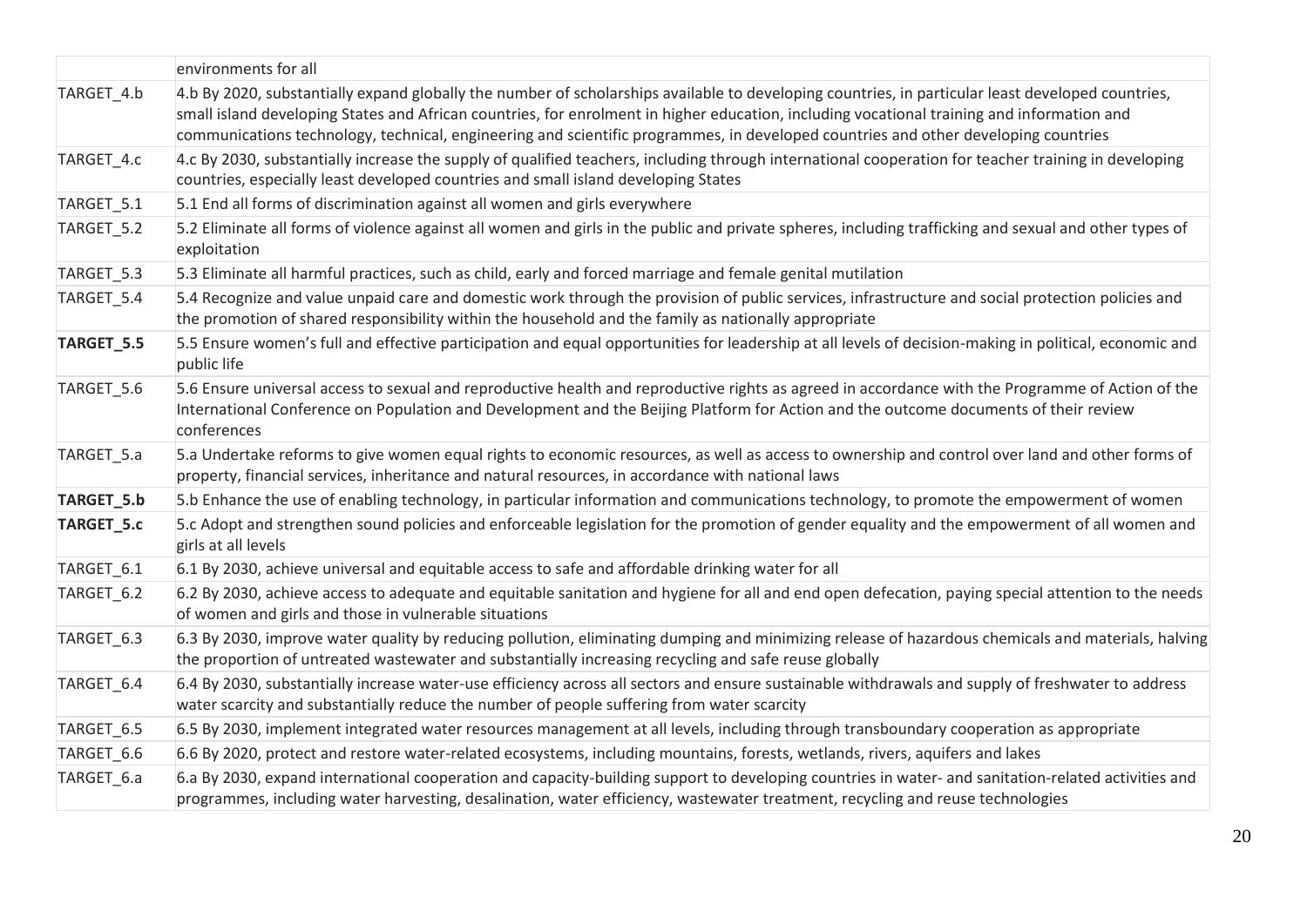| TARGET_6.b  | 6.b Support and strengthen the participation of local communities in improving water and sanitation management                                                                                                                                                                                                               |
|-------------|------------------------------------------------------------------------------------------------------------------------------------------------------------------------------------------------------------------------------------------------------------------------------------------------------------------------------|
| TARGET_7.1  | 7.1 By 2030, ensure universal access to affordable, reliable and modern energy services                                                                                                                                                                                                                                      |
| TARGET_7.2  | 7.2 By 2030, increase substantially the share of renewable energy in the global energy mix                                                                                                                                                                                                                                   |
| TARGET_7.3  | 7.3 By 2030, double the global rate of improvement in energy efficiency                                                                                                                                                                                                                                                      |
| TARGET_7.a  | 7.a By 2030, enhance international cooperation to facilitate access to clean energy research and technology, including renewable energy, energy<br>efficiency and advanced and cleaner fossil-fuel technology, and promote investment in energy infrastructure and clean energy technology                                   |
| TARGET_7.b  | 7.b By 2030, expand infrastructure and upgrade technology for supplying modern and sustainable energy services for all in developing countries, in<br>particular least developed countries, small island developing States and landlocked developing countries, in accordance with their respective<br>programmes of support |
| TARGET_8.1  | 8.1 Sustain per capita economic growth in accordance with national circumstances and, in particular, at least 7 per cent gross domestic product<br>growth per annum in the least developed countries                                                                                                                         |
| TARGET_8.10 | 8.10 Strengthen the capacity of domestic financial institutions to encourage and expand access to banking, insurance and financial services for all                                                                                                                                                                          |
| TARGET_8.2  | 8.2 Achieve higher levels of economic productivity through diversification, technological upgrading and innovation, including through a focus on<br>high-value added and labour-intensive sectors                                                                                                                            |
| TARGET_8.3  | 8.3 Promote development-oriented policies that support productive activities, decent job creation, entrepreneurship, creativity and innovation, and<br>encourage the formalization and growth of micro-, small- and medium-sized enterprises, including through access to financial services                                 |
| TARGET_8.4  | 8.4 Improve progressively, through 2030, global resource efficiency in consumption and production and endeavour to decouple economic growth<br>from environmental degradation, in accordance with the 10-Year Framework of Programmes on Sustainable Consumption and Production, with<br>developed countries taking the lead |
| TARGET_8.5  | 8.5 By 2030, achieve full and productive employment and decent work for all women and men, including for young people and persons with<br>disabilities, and equal pay for work of equal value                                                                                                                                |
| TARGET_8.6  | 8.6 By 2020, substantially reduce the proportion of youth not in employment, education or training                                                                                                                                                                                                                           |
| TARGET_8.7  | 8.7 Take immediate and effective measures to eradicate forced labour, end modern slavery and human trafficking and secure the prohibition and<br>elimination of the worst forms of child labour, including recruitment and use of child soldiers, and by 2025 end child labour in all its forms                              |
| TARGET_8.8  | 8.8 Protect labour rights and promote safe and secure working environments for all workers, including migrant workers, in particular women<br>migrants, and those in precarious employment                                                                                                                                   |
| TARGET_8.9  | 8.9 By 2030, devise and implement policies to promote sustainable tourism that creates jobs and promotes local culture and products                                                                                                                                                                                          |
| TARGET_8.a  | 8.a Increase Aid for Trade support for developing countries, in particular least developed countries, including through the Enhanced Integrated<br>Framework for Trade-related Technical Assistance to Least Developed Countries                                                                                             |
| TARGET_8.b  | 8.b By 2020, develop and operationalize a global strategy for youth employment and implement the Global Jobs Pact of the International Labour<br>Organization                                                                                                                                                                |
| TARGET_9.1  | 9.1 Develop quality, reliable, sustainable and resilient infrastructure, including regional and transborder infrastructure, to support economic<br>development and human well-being, with a focus on affordable and equitable access for all                                                                                 |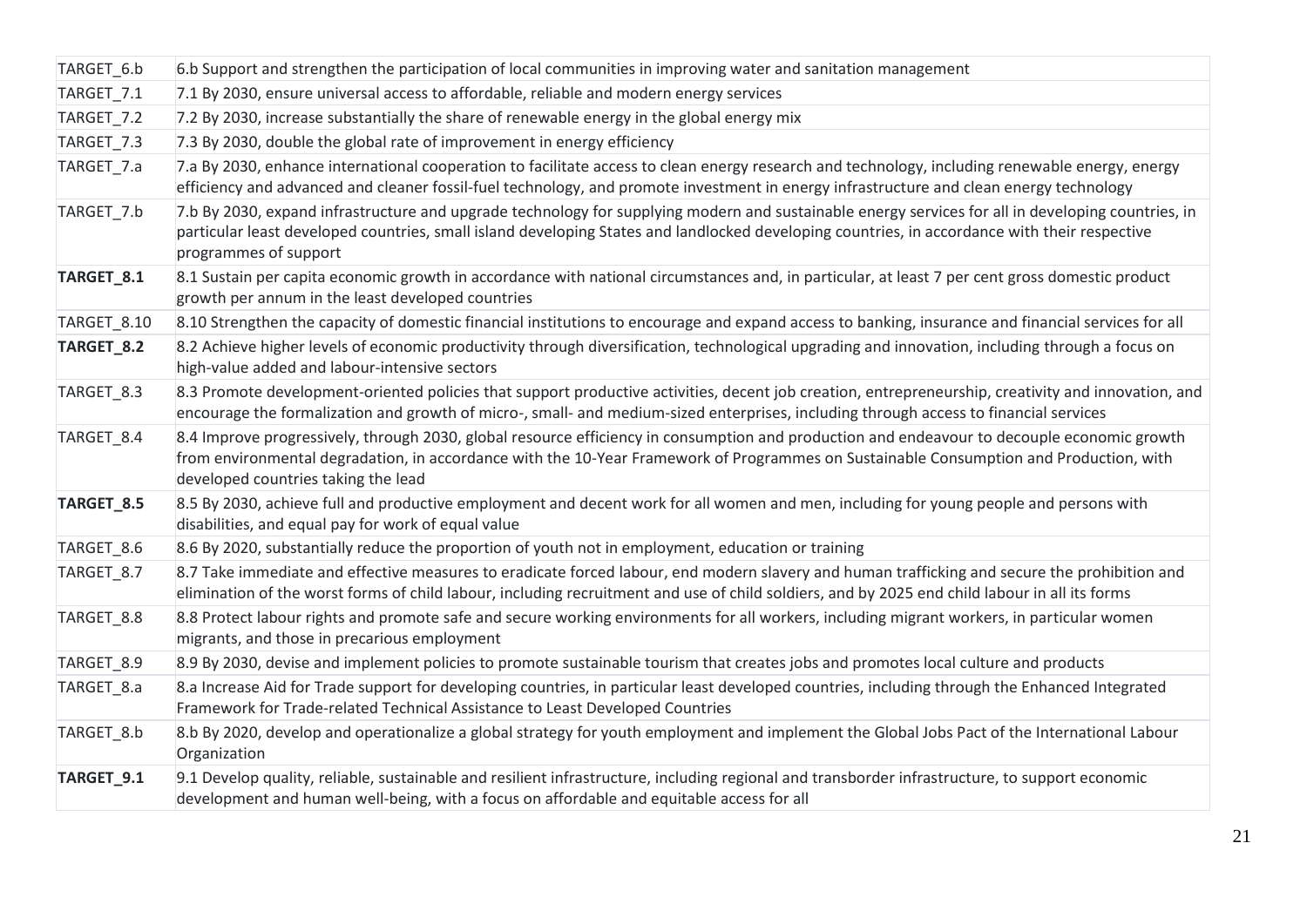| TARGET_9.2  | 9.2 Promote inclusive and sustainable industrialization and, by 2030, significantly raise industry's share of employment and gross domestic product,<br>in line with national circumstances, and double its share in least developed countries                                                                                                                 |
|-------------|----------------------------------------------------------------------------------------------------------------------------------------------------------------------------------------------------------------------------------------------------------------------------------------------------------------------------------------------------------------|
| TARGET_9.3  | 9.3 Increase the access of small-scale industrial and other enterprises, in particular in developing countries, to financial services, including affordable<br>credit, and their integration into value chains and markets                                                                                                                                     |
| TARGET_9.4  | 9.4 By 2030, upgrade infrastructure and retrofit industries to make them sustainable, with increased resource-use efficiency and greater adoption of<br>clean and environmentally sound technologies and industrial processes, with all countries taking action in accordance with their respective<br>capabilities                                            |
| TARGET_9.5  | 9.5 Enhance scientific research, upgrade the technological capabilities of industrial sectors in all countries, in particular developing countries,<br>including, by 2030, encouraging innovation and substantially increasing the number of research and development workers per 1 million people and<br>public and private research and development spending |
| TARGET_9.a  | 9.a Facilitate sustainable and resilient infrastructure development in developing countries through enhanced financial, technological and technical<br>support to African countries, least developed countries, landlocked developing countries and small island developing States                                                                             |
| TARGET_9.b  | 9.b Support domestic technology development, research and innovation in developing countries, including by ensuring a conducive policy<br>environment for, inter alia, industrial diversification and value addition to commodities                                                                                                                            |
| TARGET_9.c  | 9.c Significantly increase access to information and communications technology and strive to provide universal and affordable access to the Internet<br>in least developed countries by 2020                                                                                                                                                                   |
| TARGET_10.1 | 10.1 By 2030, progressively achieve and sustain income growth of the bottom 40 per cent of the population at a rate higher than the national<br>average                                                                                                                                                                                                        |
| TARGET_10.2 | 10.2 By 2030, empower and promote the social, economic and political inclusion of all, irrespective of age, sex, disability, race, ethnicity, origin,<br>religion or economic or other status                                                                                                                                                                  |
| TARGET_10.3 | 10.3 Ensure equal opportunity and reduce inequalities of outcome, including by eliminating discriminatory laws, policies and practices and<br>promoting appropriate legislation, policies and action in this regard                                                                                                                                            |
| TARGET_10.4 | 10.4 Adopt policies, especially fiscal, wage and social protection policies, and progressively achieve greater equality                                                                                                                                                                                                                                        |
| TARGET_10.5 | 10.5 Improve the regulation and monitoring of global financial markets and institutions and strengthen the implementation of such regulations                                                                                                                                                                                                                  |
| TARGET_10.6 | 10.6 Ensure enhanced representation and voice for developing countries in decision-making in global international economic and financial<br>institutions in order to deliver more effective, credible, accountable and legitimate institutions                                                                                                                 |
| TARGET_10.7 | 10.7 Facilitate orderly, safe, regular and responsible migration and mobility of people, including through the implementation of planned and well-<br>managed migration policies                                                                                                                                                                               |
| TARGET_10.a | 10.a Implement the principle of special and differential treatment for developing countries, in particular least developed countries, in accordance<br>with World Trade Organization agreements                                                                                                                                                                |
| TARGET_10.b | 10.b Encourage official development assistance and financial flows, including foreign direct investment, to States where the need is greatest, in<br>particular least developed countries, African countries, small island developing States and landlocked developing countries, in accordance with their<br>national plans and programmes                    |
| TARGET 10.c | 10.c By 2030, reduce to less than 3 per cent the transaction costs of migrant remittances and eliminate remittance corridors with costs higher than                                                                                                                                                                                                            |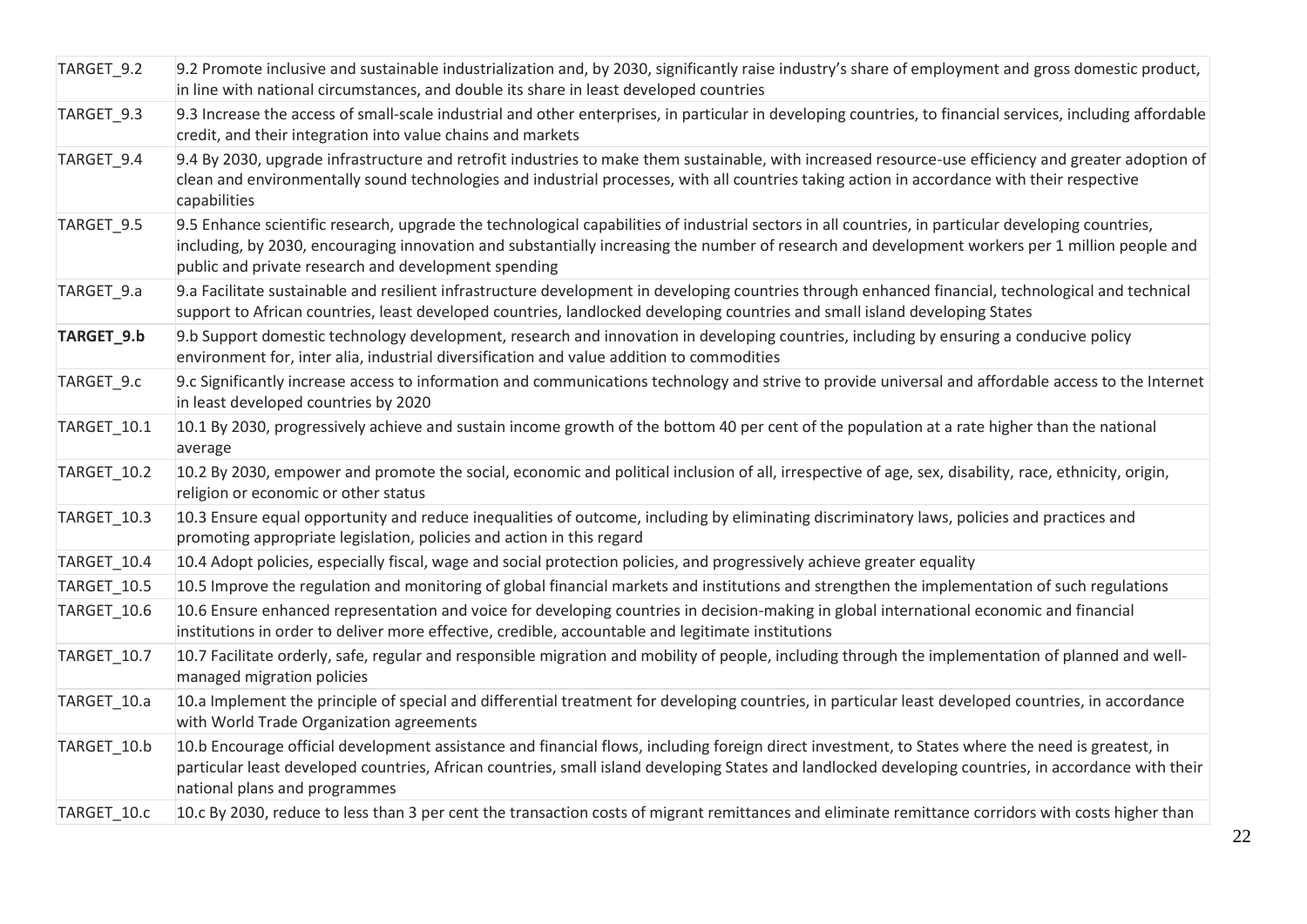|                    | 5 per cent                                                                                                                                                                                                                                                                                                                                                                                                      |
|--------------------|-----------------------------------------------------------------------------------------------------------------------------------------------------------------------------------------------------------------------------------------------------------------------------------------------------------------------------------------------------------------------------------------------------------------|
| TARGET_11.1        | 11.1 By 2030, ensure access for all to adequate, safe and affordable housing and basic services and upgrade slums                                                                                                                                                                                                                                                                                               |
| <b>TARGET_11.2</b> | 11.2 By 2030, provide access to safe, affordable, accessible and sustainable transport systems for all, improving road safety, notably by expanding<br>public transport, with special attention to the needs of those in vulnerable situations, women, children, persons with disabilities and older persons                                                                                                    |
| TARGET_11.3        | 11.3 By 2030, enhance inclusive and sustainable urbanization and capacity for participatory, integrated and sustainable human settlement planning<br>and management in all countries                                                                                                                                                                                                                            |
| TARGET_11.4        | 11.4 Strengthen efforts to protect and safeguard the world's cultural and natural heritage                                                                                                                                                                                                                                                                                                                      |
| TARGET_11.5        | 11.5 By 2030, significantly reduce the number of deaths and the number of people affected and substantially decrease the direct economic losses<br>relative to global gross domestic product caused by disasters, including water-related disasters, with a focus on protecting the poor and people in<br>vulnerable situations                                                                                 |
| TARGET_11.6        | 11.6 By 2030, reduce the adverse per capita environmental impact of cities, including by paying special attention to air quality and municipal and<br>other waste management                                                                                                                                                                                                                                    |
| TARGET_11.7        | 11.7 By 2030, provide universal access to safe, inclusive and accessible, green and public spaces, in particular for women and children, older persons<br>and persons with disabilities                                                                                                                                                                                                                         |
| TARGET_11.a        | 11.a Support positive economic, social and environmental links between urban, peri-urban and rural areas by strengthening national and regional<br>development planning                                                                                                                                                                                                                                         |
| TARGET_11.b        | 11.b By 2020, substantially increase the number of cities and human settlements adopting and implementing integrated policies and plans towards<br>inclusion, resource efficiency, mitigation and adaptation to climate change, resilience to disasters, and develop and implement, in line with the<br>Sendai Framework for Disaster Risk Reduction 2015-2030, holistic disaster risk management at all levels |
| TARGET_11.c        | 11.c Support least developed countries, including through financial and technical assistance, in building sustainable and resilient buildings utilizing<br>local materials                                                                                                                                                                                                                                      |
| TARGET_12.1        | 12.1 Implement the 10-Year Framework of Programmes on Sustainable Consumption and Production Patterns, all countries taking action, with<br>developed countries taking the lead, taking into account the development and capabilities of developing countries                                                                                                                                                   |
| <b>TARGET_12.2</b> | 12.2 By 2030, achieve the sustainable management and efficient use of natural resources                                                                                                                                                                                                                                                                                                                         |
| TARGET_12.3        | 12.3 By 2030, halve per capita global food waste at the retail and consumer levels and reduce food losses along production and supply chains,<br>including post-harvest losses                                                                                                                                                                                                                                  |
| TARGET_12.4        | 12.4 By 2020, achieve the environmentally sound management of chemicals and all wastes throughout their life cycle, in accordance with agreed<br>international frameworks, and significantly reduce their release to air, water and soil in order to minimize their adverse impacts on human health<br>and the environment                                                                                      |
| TARGET_12.5        | 12.5 By 2030, substantially reduce waste generation through prevention, reduction, recycling and reuse                                                                                                                                                                                                                                                                                                          |
| TARGET_12.6        | 12.6 Encourage companies, especially large and transnational companies, to adopt sustainable practices and to integrate sustainability information<br>into their reporting cycle                                                                                                                                                                                                                                |
| TARGET_12.7        | 12.7 Promote public procurement practices that are sustainable, in accordance with national policies and priorities                                                                                                                                                                                                                                                                                             |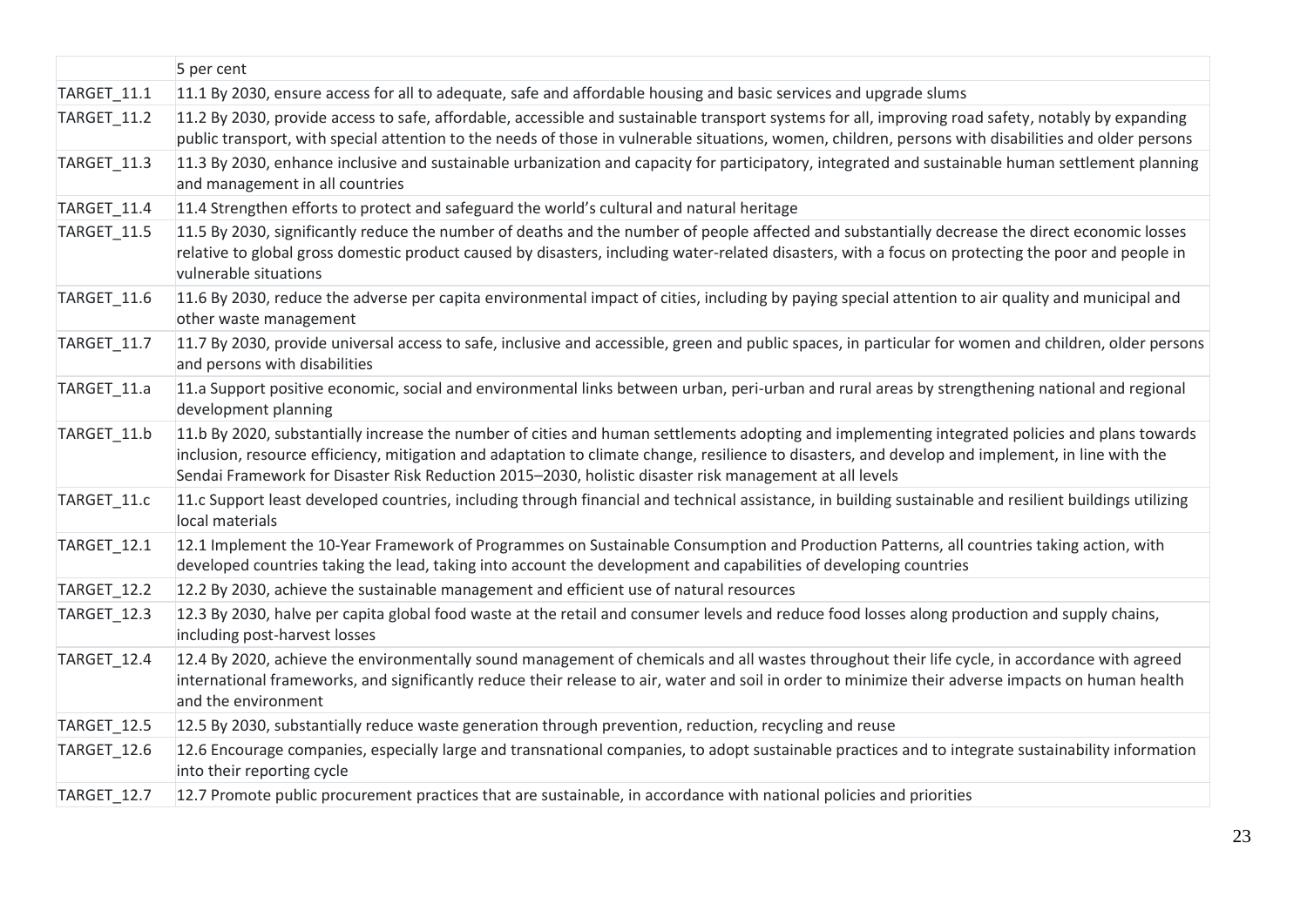| TARGET_12.8 | 12.8 By 2030, ensure that people everywhere have the relevant information and awareness for sustainable development and lifestyles in harmony<br>with nature                                                                                                                                                                                                                                                                                                                                                                           |
|-------------|----------------------------------------------------------------------------------------------------------------------------------------------------------------------------------------------------------------------------------------------------------------------------------------------------------------------------------------------------------------------------------------------------------------------------------------------------------------------------------------------------------------------------------------|
| TARGET_12.a | 12.a Support developing countries to strengthen their scientific and technological capacity to move towards more sustainable patterns of<br>consumption and production                                                                                                                                                                                                                                                                                                                                                                 |
| TARGET 12.b | 12.b Develop and implement tools to monitor sustainable development impacts for sustainable tourism that creates jobs and promotes local culture<br>and products                                                                                                                                                                                                                                                                                                                                                                       |
| TARGET_12.c | 12.c Rationalize inefficient fossil-fuel subsidies that encourage wasteful consumption by removing market distortions, in accordance with national<br>circumstances, including by restructuring taxation and phasing out those harmful subsidies, where they exist, to reflect their environmental impacts,<br>taking fully into account the specific needs and conditions of developing countries and minimizing the possible adverse impacts on their<br>development in a manner that protects the poor and the affected communities |
| TARGET_13.1 | 13.1 Strengthen resilience and adaptive capacity to climate-related hazards and natural disasters in all countries                                                                                                                                                                                                                                                                                                                                                                                                                     |
| TARGET_13.2 | 13.2 Integrate climate change measures into national policies, strategies and planning                                                                                                                                                                                                                                                                                                                                                                                                                                                 |
| TARGET_13.3 | 13.3 Improve education, awareness-raising and human and institutional capacity on climate change mitigation, adaptation, impact reduction and<br>early warning                                                                                                                                                                                                                                                                                                                                                                         |
| TARGET_13.a | 13.a Implement the commitment undertaken by developed-country parties to the United Nations Framework Convention on Climate Change to a<br>goal of mobilizing jointly \$100 billion annually by 2020 from all sources to address the needs of developing countries in the context of meaningful<br>mitigation actions and transparency on implementation and fully operationalize the Green Climate Fund through its capitalization as soon as<br>possible                                                                             |
| TARGET_13.b | [13.b Promote mechanisms for raising capacity for effective climate change-related planning and management in least developed countries and small<br>island developing States, including focusing on women, youth and local and marginalized communities                                                                                                                                                                                                                                                                               |
| TARGET_14.1 | 14.1 By 2025, prevent and significantly reduce marine pollution of all kinds, in particular from land-based activities, including marine debris and<br>nutrient pollution                                                                                                                                                                                                                                                                                                                                                              |
| TARGET_14.2 | 14.2 By 2020, sustainably manage and protect marine and coastal ecosystems to avoid significant adverse impacts, including by strengthening their<br>resilience, and take action for their restoration in order to achieve healthy and productive oceans                                                                                                                                                                                                                                                                               |
| TARGET_14.3 | 14.3 Minimize and address the impacts of ocean acidification, including through enhanced scientific cooperation at all levels                                                                                                                                                                                                                                                                                                                                                                                                          |
| TARGET_14.4 | 14.4 By 2020, effectively regulate harvesting and end overfishing, illegal, unreported and unregulated fishing and destructive fishing practices and<br>implement science-based management plans, in order to restore fish stocks in the shortest time feasible, at least to levels that can produce<br>maximum sustainable yield as determined by their biological characteristics                                                                                                                                                    |
| TARGET_14.5 | 14.5 By 2020, conserve at least 10 per cent of coastal and marine areas, consistent with national and international law and based on the best<br>available scientific information                                                                                                                                                                                                                                                                                                                                                      |
| TARGET_14.6 | 14.6 By 2020, prohibit certain forms of fisheries subsidies which contribute to overcapacity and overfishing, eliminate subsidies that contribute to<br>illegal, unreported and unregulated fishing and refrain from introducing new such subsidies, recognizing that appropriate and effective special and<br>differential treatment for developing and least developed countries should be an integral part of the World Trade Organization fisheries subsidies<br>negotiation3                                                      |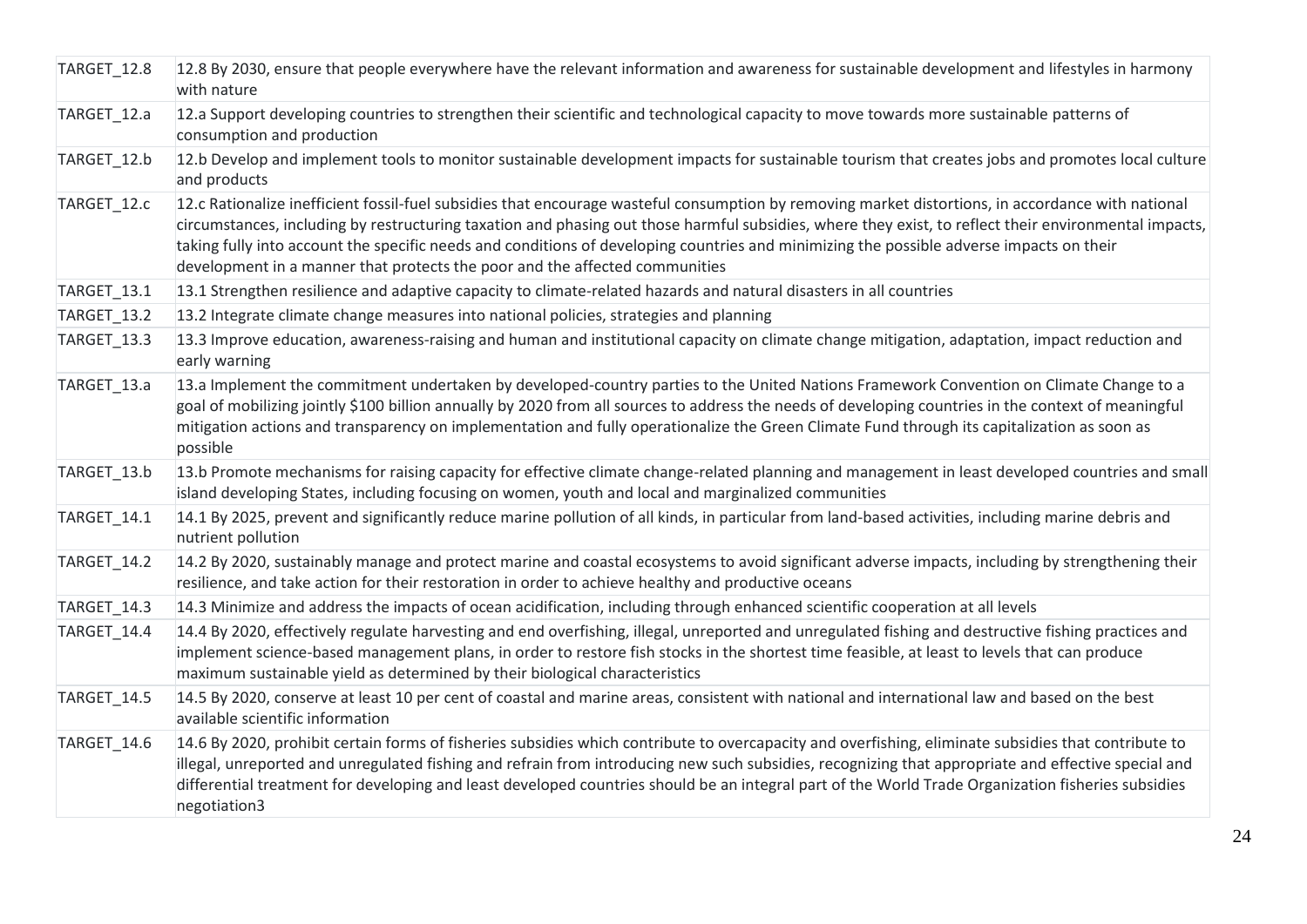| TARGET_14.7 | 14.7 By 2030, increase the economic benefits to small island developing States and least developed countries from the sustainable use of marine<br>resources, including through sustainable management of fisheries, aquaculture and tourism                                                                                                                                                                                                           |
|-------------|--------------------------------------------------------------------------------------------------------------------------------------------------------------------------------------------------------------------------------------------------------------------------------------------------------------------------------------------------------------------------------------------------------------------------------------------------------|
| TARGET_14.a | 14.a Increase scientific knowledge, develop research capacity and transfer marine technology, taking into account the Intergovernmental<br>Oceanographic Commission Criteria and Guidelines on the Transfer of Marine Technology, in order to improve ocean health and to enhance the<br>contribution of marine biodiversity to the development of developing countries, in particular small island developing States and least developed<br>countries |
| TARGET_14.b | 14.b Provide access for small-scale artisanal fishers to marine resources and markets                                                                                                                                                                                                                                                                                                                                                                  |
| TARGET_14.c | 14.c Enhance the conservation and sustainable use of oceans and their resources by implementing international law as reflected in the United<br>Nations Convention on the Law of the Sea, which provides the legal framework for the conservation and sustainable use of oceans and their<br>resources, as recalled in paragraph 158 of "The future we want"                                                                                           |
| TARGET_15.1 | 15.1 By 2020, ensure the conservation, restoration and sustainable use of terrestrial and inland freshwater ecosystems and their services, in<br>particular forests, wetlands, mountains and drylands, in line with obligations under international agreements                                                                                                                                                                                         |
| TARGET_15.2 | 15.2 By 2020, promote the implementation of sustainable management of all types of forests, halt deforestation, restore degraded forests and<br>substantially increase afforestation and reforestation globally                                                                                                                                                                                                                                        |
| TARGET_15.3 | 15.3 By 2030, combat desertification, restore degraded land and soil, including land affected by desertification, drought and floods, and strive to<br>achieve a land degradation-neutral world                                                                                                                                                                                                                                                        |
| TARGET_15.4 | 15.4 By 2030, ensure the conservation of mountain ecosystems, including their biodiversity, in order to enhance their capacity to provide benefits<br>that are essential for sustainable development                                                                                                                                                                                                                                                   |
| TARGET_15.5 | 15.5 Take urgent and significant action to reduce the degradation of natural habitats, halt the loss of biodiversity and, by 2020, protect and prevent<br>the extinction of threatened species                                                                                                                                                                                                                                                         |
| TARGET_15.6 | 15.6 Promote fair and equitable sharing of the benefits arising from the utilization of genetic resources and promote appropriate access to such<br>resources, as internationally agreed                                                                                                                                                                                                                                                               |
| TARGET_15.7 | 15.7 Take urgent action to end poaching and trafficking of protected species of flora and fauna and address both demand and supply of illegal<br>wildlife products                                                                                                                                                                                                                                                                                     |
| TARGET_15.8 | 15.8 By 2020, introduce measures to prevent the introduction and significantly reduce the impact of invasive alien species on land and water<br>ecosystems and control or eradicate the priority species                                                                                                                                                                                                                                               |
| TARGET_15.9 | 15.9 By 2020, integrate ecosystem and biodiversity values into national and local planning, development processes, poverty reduction strategies and<br>accounts                                                                                                                                                                                                                                                                                        |
| TARGET_15.a | 15.a Mobilize and significantly increase financial resources from all sources to conserve and sustainably use biodiversity and ecosystems                                                                                                                                                                                                                                                                                                              |
| TARGET_15.b | 15.b Mobilize significant resources from all sources and at all levels to finance sustainable forest management and provide adequate incentives to<br>developing countries to advance such management, including for conservation and reforestation                                                                                                                                                                                                    |
| TARGET_15.c | 15.c Enhance global support for efforts to combat poaching and trafficking of protected species, including by increasing the capacity of local<br>communities to pursue sustainable livelihood opportunities                                                                                                                                                                                                                                           |
| TARGET 16.1 | 16.1 Significantly reduce all forms of violence and related death rates everywhere                                                                                                                                                                                                                                                                                                                                                                     |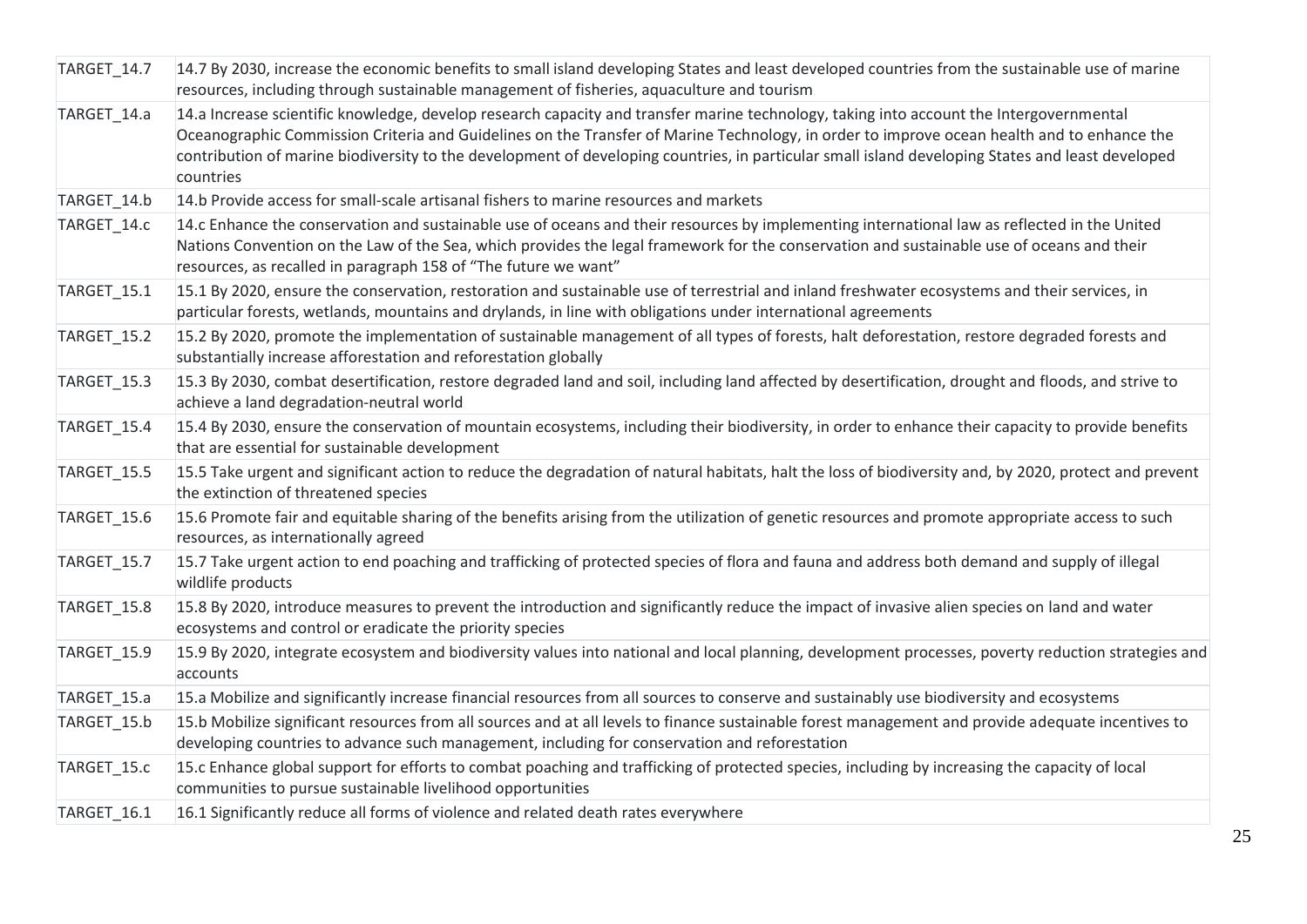| TARGET_16.10       | 16.10 Ensure public access to information and protect fundamental freedoms, in accordance with national legislation and international agreements                                                                                                                                                                                                                                                                  |
|--------------------|-------------------------------------------------------------------------------------------------------------------------------------------------------------------------------------------------------------------------------------------------------------------------------------------------------------------------------------------------------------------------------------------------------------------|
| <b>TARGET_16.2</b> | 16.2 End abuse, exploitation, trafficking and all forms of violence against and torture of children                                                                                                                                                                                                                                                                                                               |
| TARGET_16.3        | 16.3 Promote the rule of law at the national and international levels and ensure equal access to justice for all                                                                                                                                                                                                                                                                                                  |
| TARGET_16.4        | 16.4 By 2030, significantly reduce illicit financial and arms flows, strengthen the recovery and return of stolen assets and combat all forms of<br>organized crime                                                                                                                                                                                                                                               |
| TARGET_16.5        | 16.5 Substantially reduce corruption and bribery in all their forms                                                                                                                                                                                                                                                                                                                                               |
| TARGET_16.6        | 16.6 Develop effective, accountable and transparent institutions at all levels                                                                                                                                                                                                                                                                                                                                    |
| TARGET_16.7        | 16.7 Ensure responsive, inclusive, participatory and representative decision-making at all levels                                                                                                                                                                                                                                                                                                                 |
| TARGET_16.8        | 16.8 Broaden and strengthen the participation of developing countries in the institutions of global governance                                                                                                                                                                                                                                                                                                    |
| <b>TARGET_16.9</b> | 16.9 By 2030, provide legal identity for all, including birth registration                                                                                                                                                                                                                                                                                                                                        |
| TARGET_16.a        | 16.a Strengthen relevant national institutions, including through international cooperation, for building capacity at all levels, in particular in<br>developing countries, to prevent violence and combat terrorism and crime                                                                                                                                                                                    |
| TARGET_16.b        | 16.b Promote and enforce non-discriminatory laws and policies for sustainable development                                                                                                                                                                                                                                                                                                                         |
| TARGET_17.1        | 17.1 Strengthen domestic resource mobilization, including through international support to developing countries, to improve domestic capacity for<br>tax and other revenue collection                                                                                                                                                                                                                             |
| TARGET_17.10       | 17.10 Promote a universal, rules-based, open, non-discriminatory and equitable multilateral trading system under the World Trade Organization,<br>including through the conclusion of negotiations under its Doha Development Agenda                                                                                                                                                                              |
| TARGET_17.11       | 17.11 Significantly increase the exports of developing countries, in particular with a view to doubling the least developed countries' share of global<br>exports by 2020                                                                                                                                                                                                                                         |
| TARGET_17.12       | 17.12 Realize timely implementation of duty-free and quota-free market access on a lasting basis for all least developed countries, consistent with<br>World Trade Organization decisions, including by ensuring that preferential rules of origin applicable to imports from least developed countries are<br>transparent and simple, and contribute to facilitating market access                               |
| TARGET_17.13       | 17.13 Enhance global macroeconomic stability, including through policy coordination and policy coherence                                                                                                                                                                                                                                                                                                          |
| TARGET_17.14       | 17.14 Enhance policy coherence for sustainable development                                                                                                                                                                                                                                                                                                                                                        |
| TARGET_17.15       | 17.15 Respect each country's policy space and leadership to establish and implement policies for poverty eradication and sustainable development                                                                                                                                                                                                                                                                  |
| TARGET_17.16       | 17.16 Enhance the Global Partnership for Sustainable Development, complemented by multi-stakeholder partnerships that mobilize and share<br>knowledge, expertise, technology and financial resources, to support the achievement of the Sustainable Development Goals in all countries, in<br>particular developing countries                                                                                     |
| TARGET_17.17       | 17.17 Encourage and promote effective public, public-private and civil society partnerships, building on the experience and resourcing strategies of<br>partnerships                                                                                                                                                                                                                                              |
| TARGET_17.18       | 17.18 By 2020, enhance capacity-building support to developing countries, including for least developed countries and small island developing<br>States, to increase significantly the availability of high-quality, timely and reliable data disaggregated by income, gender, age, race, ethnicity,<br>migratory status, disability, geographic location and other characteristics relevant in national contexts |